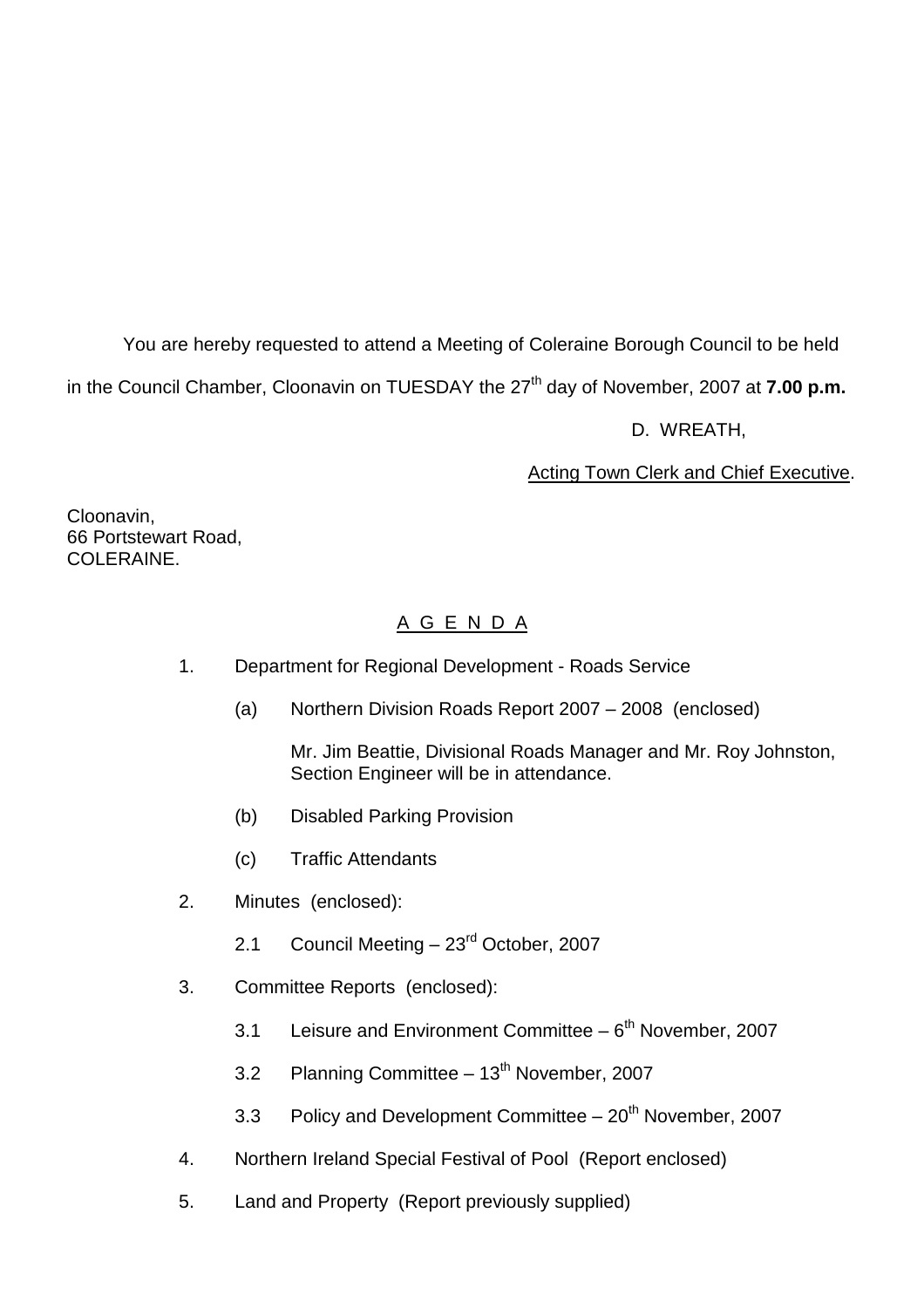6. Correspondence, including inter alia:

Letter dated 12<sup>th</sup> November, 2007 from Ballymena Borough Council regarding Resolution supporting the Royal British Legion (enclosed)

- 7. Consultation List (enclosed)
- 8. Documents for Sealing

#### **Enclosed for Information:**

- (i) Minutes of the Northern Health and Social Services Council dated 3<sup>rd</sup> October, 2007
- (ii) NHSSB Annual Report 2006/07
- (iii) Northern Ireland Bureau Washington DC Newslink Issue 11, Autumn 2007

To: Each Member of Council. 23<sup>rd</sup> November, 2007.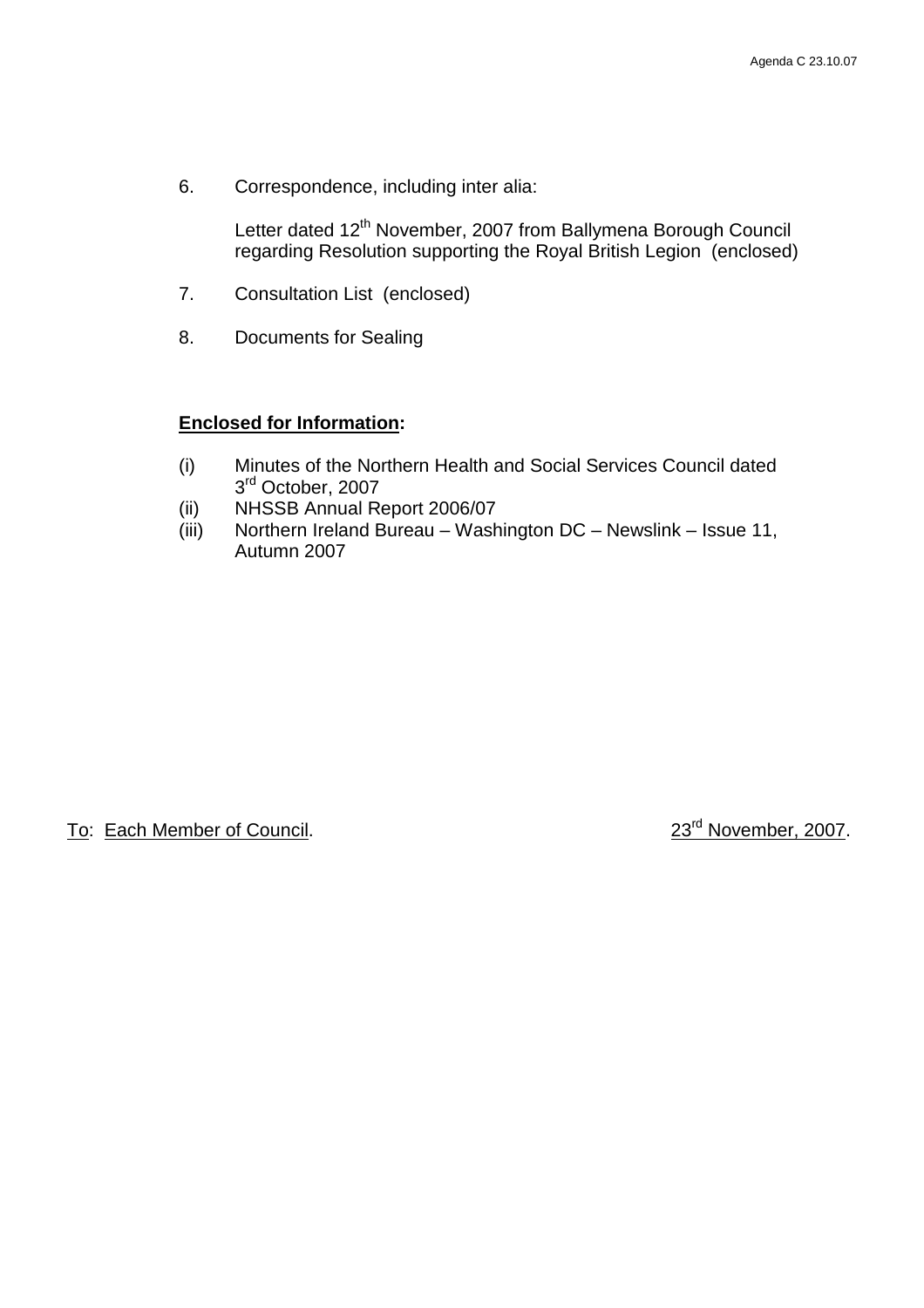### **COUNCIL MEETING**

Minutes of proceedings of Coleraine Borough Council held in the Council Chamber, Cloonavin, on Tuesday 23rd October, 2007.

- **Convened:** As per Notice attached
- **Present:** The Mayor, Councillor J. M. Bradley, in the Chair

The Deputy Mayor, Councillor E. A. Johnston (Mrs.)

#### **Aldermen**

W. T. Creelman W. J. McClure M. T. Hickey (Mrs.)

#### **Councillors**

| D. D. Barbour         |  |
|-----------------------|--|
| A. S. Cole            |  |
| J. J. Dallat          |  |
| T. J. Deans           |  |
| E. P. Fielding (Mrs.) |  |
| <b>B.</b> Fitzpatrick |  |

- S. Gilkinson N. F. Hillis B. Leonard G. L. McLaughlin R. A. McPherson
- **Officers in** Attendance: Acting Town Clerk and Chief Executive, Director of Corporate Services, Director of Environmental Health, Director of Leisure Services, Head of Administrative Services, Head of Development Services and Administrative Assistant **Apologies:** Aldermen Mrs. Black and McClarty Councillors Ms. Alexander, Mrs. Church, King and **McQuillan**

#### **1.0 WELCOME**

The Mayor welcomed everyone to the Meeting including University students and members of Coleraine Disability Forum in the public Gallery.

#### **2.0 MINUTES**

The Minutes of the Special Meetings of 13<sup>th</sup> September, 2007 and 20<sup>th</sup> September, 2007 and the Council Meeting of 25th September, 2007 were confirmed and signed.

#### **3.0 COMMITTEE REPORTS**

3.1 Leisure and Environment The Chairman, Councillor McPherson, moved Committee **the adoption of the Leisure and Environment** Committee Report; this was duly seconded by Councillor Deans.

Matters arising: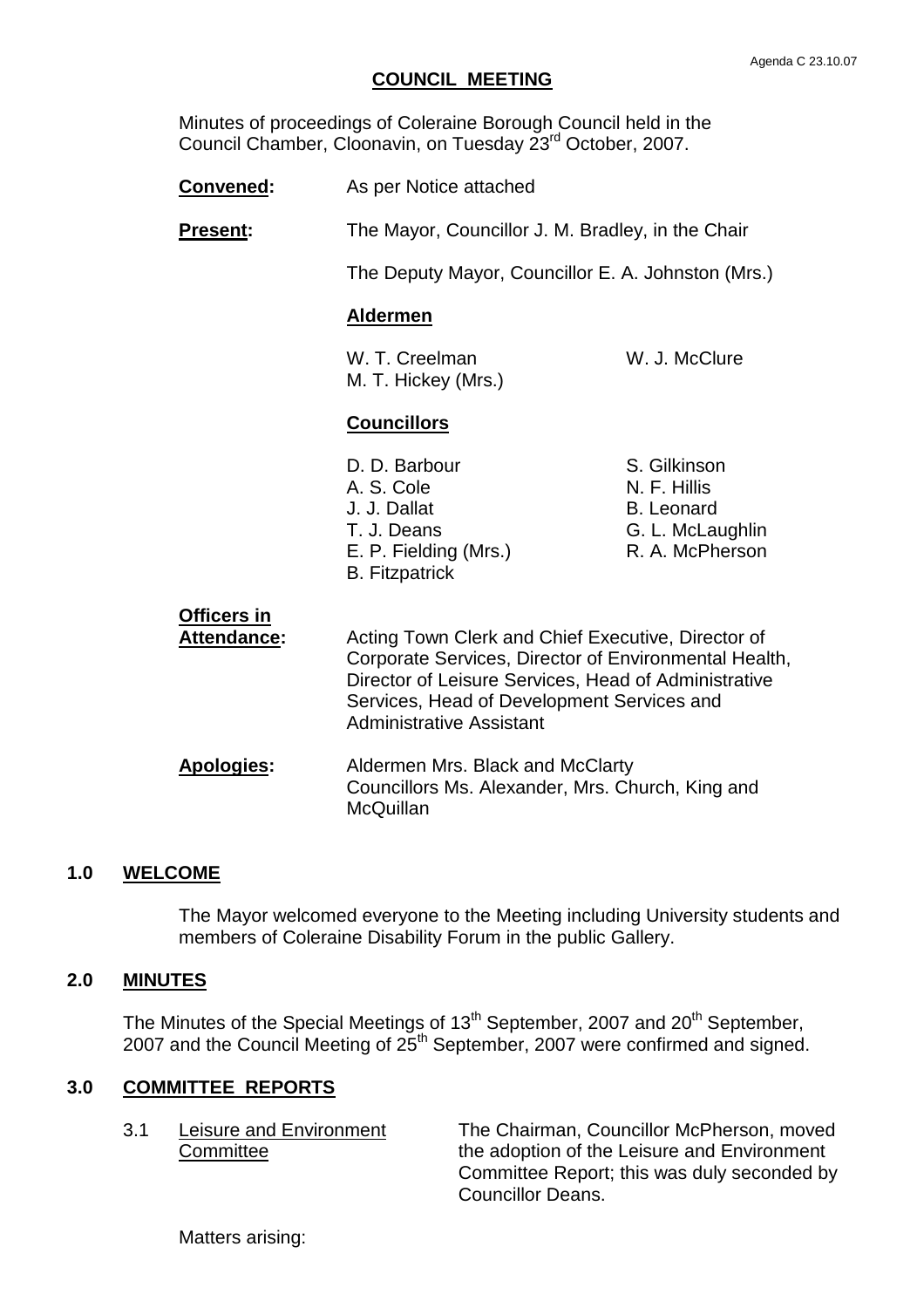| 3.1.1 Apology                        | Agenda C 23.10.07<br>It was noted that Alderman Mrs. Hickey had<br>submitted an apology for this meeting; the<br>minutes would be changed to reflect this.                                                                      |
|--------------------------------------|---------------------------------------------------------------------------------------------------------------------------------------------------------------------------------------------------------------------------------|
| 3.1.2 Coleraine Disability<br>Forum  | Following on from the discussions held with<br>Mr. White regarding disabled access to<br>commercial properties in the Borough it was<br>agreed:                                                                                 |
|                                      | That Coleraine Disability Forum<br>address the next appropriate<br>Meeting of Committee.                                                                                                                                        |
| 3.1.3 Memorandum of<br>Understanding | The Acting Town Clerk and Chief Executive<br>advised members that the Memorandum of<br>Understanding would not be presented for<br>Council ratification and signing as some issues<br>still had to be developed on this matter. |
|                                      | Further information would be presented to                                                                                                                                                                                       |

Council during November.

The Committee Report was agreed subject to the amendments.

| 3.2 |       | <b>Planning Committee</b>                                                        | The Chairman, Alderman McClure, moved the<br>adoption of the Planning Committee Report; this<br>was duly seconded by Councillor Mrs. Fielding<br>and agreed.   |
|-----|-------|----------------------------------------------------------------------------------|----------------------------------------------------------------------------------------------------------------------------------------------------------------|
| 3.3 |       | <b>Policy and Development</b><br>Committee                                       | The Chairman, Councillor Hillis, moved the<br>adoption of the Planning Committee Report; this<br>was duly seconded by Councillor Dallat.                       |
|     |       | Matters arising:                                                                 |                                                                                                                                                                |
|     | 3.3.1 | Remembrance Sunday -<br>11 <sup>th</sup> November, 2007 -<br><b>Arrangements</b> | Following discussion regarding representation<br>Councillor McLaughlin asked to be recorded as<br>being of the view that all parties should be<br>represented. |
|     |       |                                                                                  | It was proposed by Councillor Hillis, seconded<br>by Alderman Mrs. Hickey and agreed:                                                                          |
|     |       |                                                                                  | That in future nominations<br>to represent Council at<br>ceremonies on Remembrance<br>Sunday be shared out on an<br>inclusive basis.                           |

It was further proposed by Councillor McPherson, seconded by the Deputy Mayor and agreed:

> That Councillor Dallat represent Council at the ceremony to be held at Aghadowey on Remembrance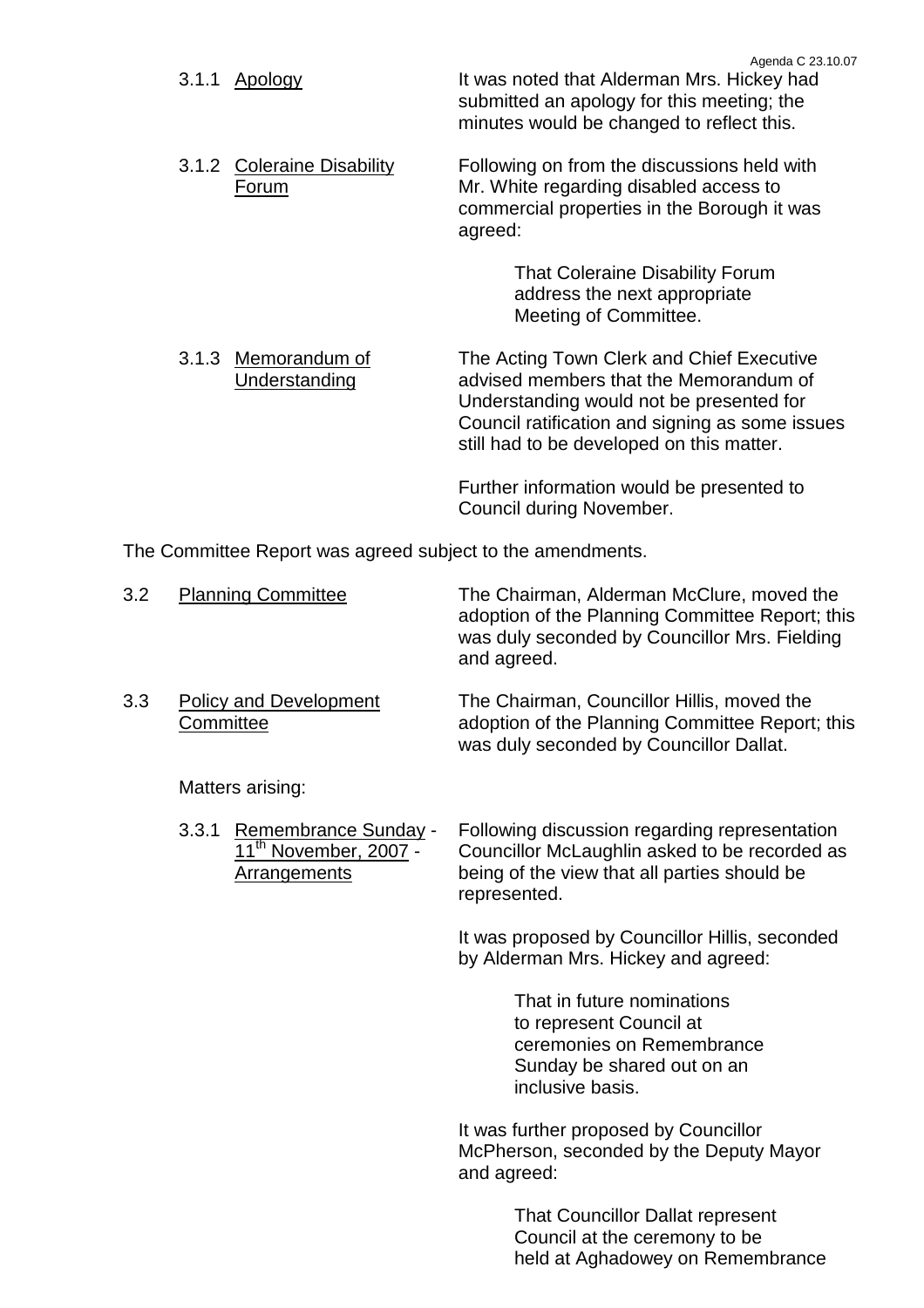Sunday.

| 3.3.2 PriceWaterhouse-<br>Coopers - Regional<br>Event, Cookstown | It was agreed that Councillor McPherson<br>attend the regional event to be held at the<br>Glenavon Hotel, Cookstown on 25 <sup>th</sup> October,<br>2007 as Councillor King was unable to attend. |
|------------------------------------------------------------------|---------------------------------------------------------------------------------------------------------------------------------------------------------------------------------------------------|
| 3.3.3 Capital Programme<br>Workshop - 31st<br>October, 2007      | The Town Clerk and Chief Executive advised<br>that Councillor McQuillan had requested that<br>the date for the Capital Programme Workshop<br>be changed due to Hallowe'en.                        |
|                                                                  | Following discussion and recognition of the<br>commitments, it was agreed that the date<br>remain unchanged, i.e. 31 <sup>st</sup> October, 2007.                                                 |

| 3.3.4 NI Fire and Rescue | Councillor Dallat asked to be included in the |
|--------------------------|-----------------------------------------------|
| Service                  | delegation from Council visiting the Lisburn  |
|                          | Station on 23 <sup>rd</sup> November, 2007.   |

The Committee Report was agreed subject to the amendment.

## **4.0 2007 BEST KEPT SMALL TOWN**

The Mayor advised members that Alderman Mrs. Black had attended a function that afternoon at which Portrush had been awarded 2007 Best Kept Small Town.

Due to Alderman Mrs. Black's absence the matter would be referred to the appropriate Committee.

## **5.0 LEISURE SERVICES REPORT**

The Report of the Director of Leisure Services was considered (previously supplied).

Matters arising:

| 5.1<br>Tender - Garvagh Kickabout<br>Area | Reported that seven tenders had been received<br>for the construction of the Garvagh Kickabout<br>Area as follows: |                                                                                                                                           |            |
|-------------------------------------------|--------------------------------------------------------------------------------------------------------------------|-------------------------------------------------------------------------------------------------------------------------------------------|------------|
|                                           |                                                                                                                    | £                                                                                                                                         |            |
|                                           |                                                                                                                    | T. D. McKane & Son                                                                                                                        | 103,139.60 |
|                                           |                                                                                                                    | Fox Building and Engineering                                                                                                              | 106,770.00 |
|                                           |                                                                                                                    | <b>Crawford Contracts</b>                                                                                                                 | 113,784.70 |
|                                           |                                                                                                                    | <b>Whitemountain Quarries</b>                                                                                                             | 117,187.32 |
|                                           |                                                                                                                    | Northstone Ltd.                                                                                                                           | 120,690.14 |
|                                           |                                                                                                                    | <b>B. Mullan &amp; Sons</b>                                                                                                               | 122,495.00 |
|                                           |                                                                                                                    | W. & H. Alexander                                                                                                                         | 124,554.38 |
|                                           |                                                                                                                    | The lowest tender received from T. D. McKane<br>& Son had been withdrawn.                                                                 |            |
|                                           |                                                                                                                    | It was agreed that the tender received from Fox<br>Building and Engineering for the sum of<br>£106,770.00 be accepted subject to planning |            |

approval.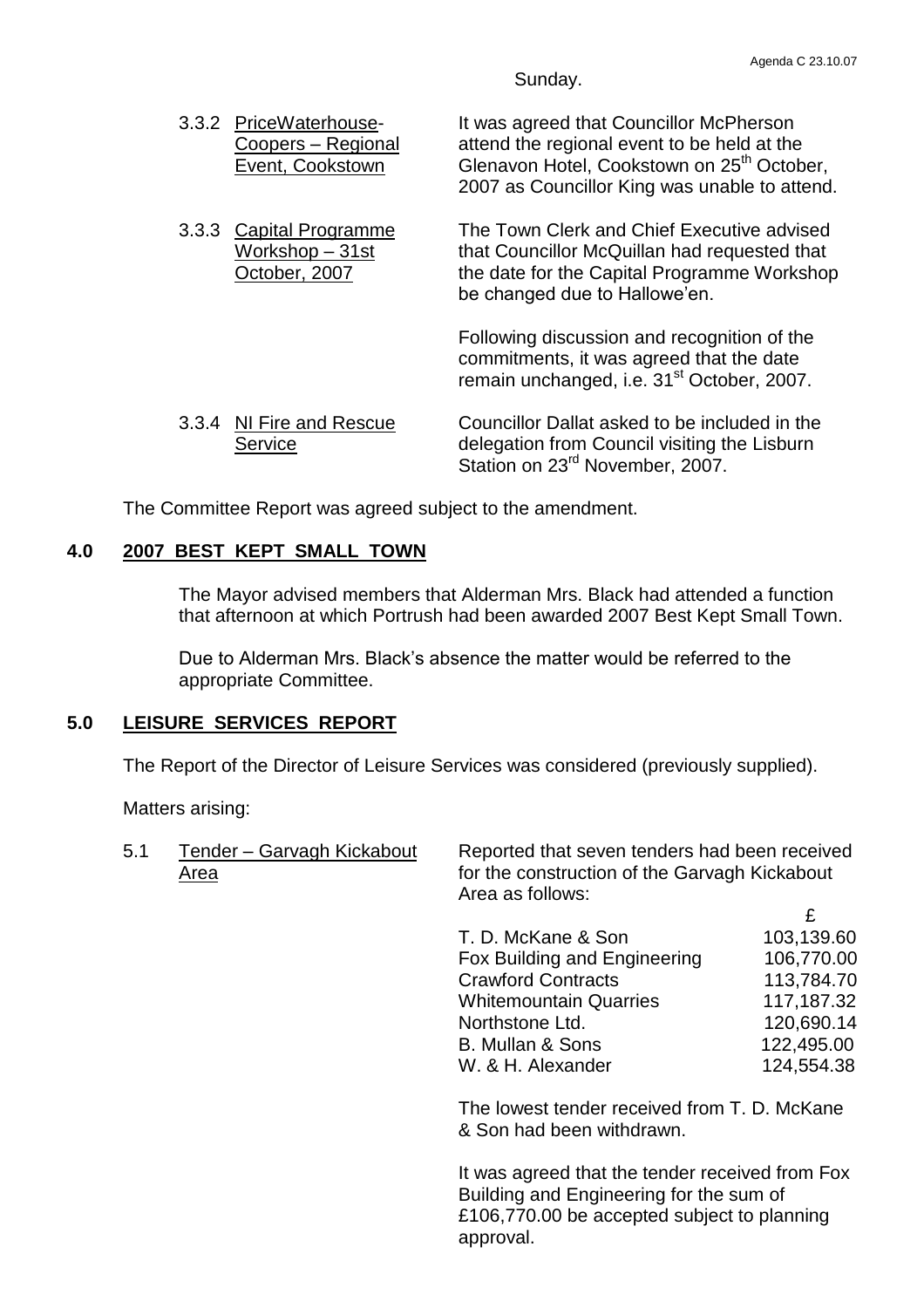5.2 Cemeteries Reported that several years ago Council introduced the scheme of permitting the purchase of graves in advance in Council owned cemeteries.

> In relation to Ballywillan Cemetery, Portrush the advance purchase of graves could lead to a shortage of new graves within six or seven years.

It was agreed:

That Council suspend the advance sale of graves scheme at Ballywillan Cemetery until more capacity is secured.

## **6.0 GIANT'S CAUSEWAY VISITORS'CENTRE**

Consideration was given to letter dated  $9<sup>th</sup>$  October, 2007 from Arlene Foster, Minister for the Environment, in response to Council's letter regarding the Giant's Causeway Visitors' Centre (previously supplied). Noted.

### **7.0 NORTH ANTRIM ENVIRONMENTAL SYSTEMS**

Read letter from North Antrim Environmental Systems inviting members to a Conference entitled "Developments in Renewable Energy" to be held in Ballymoney Town Hall on 5<sup>th</sup> November, 2007 at 7.30 p.m.

Members interested in attending were asked to contact the Administrative Officer.

## **8.0 ASSOCIATION OF IRISH FESTIVAL EVENTS**

Read letter from the Association of Irish Festival Events inviting members to the AOIFE Conference 2007 to be held at the Carlton Shearwater Hotel, Galway from  $8^{\text{th}}$  – 10<sup>th</sup> November, 2007.

Members interested in attending were asked to contact the Administrative Officer.

## **9.0 PRICEWATERHOUSECOOPERS - EMERGING FINDINGS OF THE REVIEW OF LOCAL GOVERNMENT ASPECTS OF THE RPA**

Reported that one of the PriceWaterhouseCoopers sub-regional stakeholder engagement events would be held in the Radisson Roe Hotel, Limavady on Tuesday,  $13^{th}$  November, 2007 – Registration 5.15 p.m.

Members interested in attending were asked to contact the Administrative Officer. It was agreed that the November Planning Committee Meeting be held at 2.30 p.m. in order to facilitate attendance at the above event.

## **10.0 REVIEW OF PUBLIC ADMINISTRATION**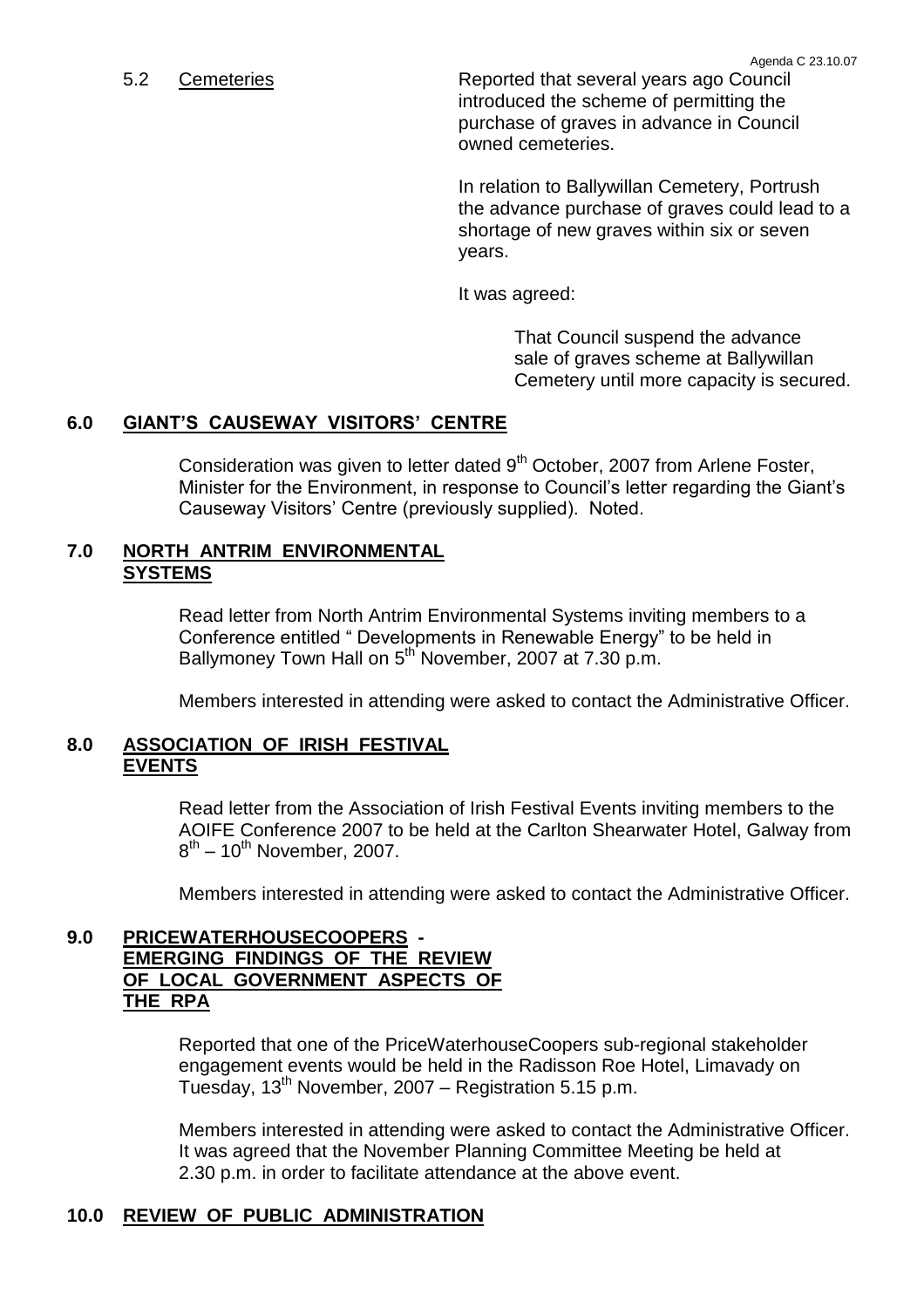The Acting Town Clerk and Chief Executive referred to the Review of Local Government Aspects of the Review of Public Administration –Emerging Findings and the NILGA Press Release (circulated to each member).

The Emerging Findings provided a report of progress to date on the RPA Review and outlined the position of the Executive Sub-Committee on these findings. Written comments were to be submitted by 16<sup>th</sup> November, 2007.

It was agreed that this item be placed on the Agenda for the Leisure and Environment Committee to be held on 6<sup>th</sup> November, 2007.

## **11.0 NATIONAL ASSOCIATION OF COUNCILLORS**

Reported that the National Association of Councillors' Annual Conference entitled 'Power to the People – Working with Local Communities' would be held in the Ramada Hotel, Belfast from  $16^{th} - 18^{th}$  November, 2007.

Members interested in attending were asked to contact the Administrative Officer.

### **12.0 BUILDING CONTROL CONVENTION 2007**

Read letter from the Northern Group of Councils Building Control Committee advising members of the Building Control Convention 2007 entitled 'Building a Sustainable Future' to be held in the Manor House Resort Hotel, Killadeas, Fermanagh on 22<sup>nd</sup> and 23<sup>rd</sup> November, 2007.

It was agreed that Council's representatives on the Committee attend the Conference, i.e. Councillors Deans and McPherson and Substitutes Alderman Creelman and Councillor Mrs. Church.

It was noted that Councillor Deans was unable to attend.

#### **13.0 ALZHEIMERS SOCIETY**

It was agreed that a representative from the Alzheimers Society be invited to make a presentation to a future Council Meeting.

### **14.0 NORTHERN CORRIDOR - RAILWAY RENAISSANCE STORMONT - 18TH OCTOBER, 2007**

Alderman McClure thanked everyone who had attended the above event at Stormont on 18<sup>th</sup> October, 2007.

# **15.0 DOCUMENTS TABLED**

- (a) The Consumer Council Annual Report 2006-2007;
- (b) Invest Northern Ireland Issue No. 12;
- (c) Northern Ireland Independent Retail Trade Association News Bulletin;
- (d) Age Concern –Annual Report 2006/07;
- (e) Rivers Agency Business Plan 2007-2008 and Annual Report and Accounts 2006-2007;
- (f) Water Service Annual Report and Accounts 2006/07;
- (g) DRD Regional Transportation Strategy for Northern Ireland 2002/12 - Monitoring Report;
- (h) Agenda NI –Issue 11;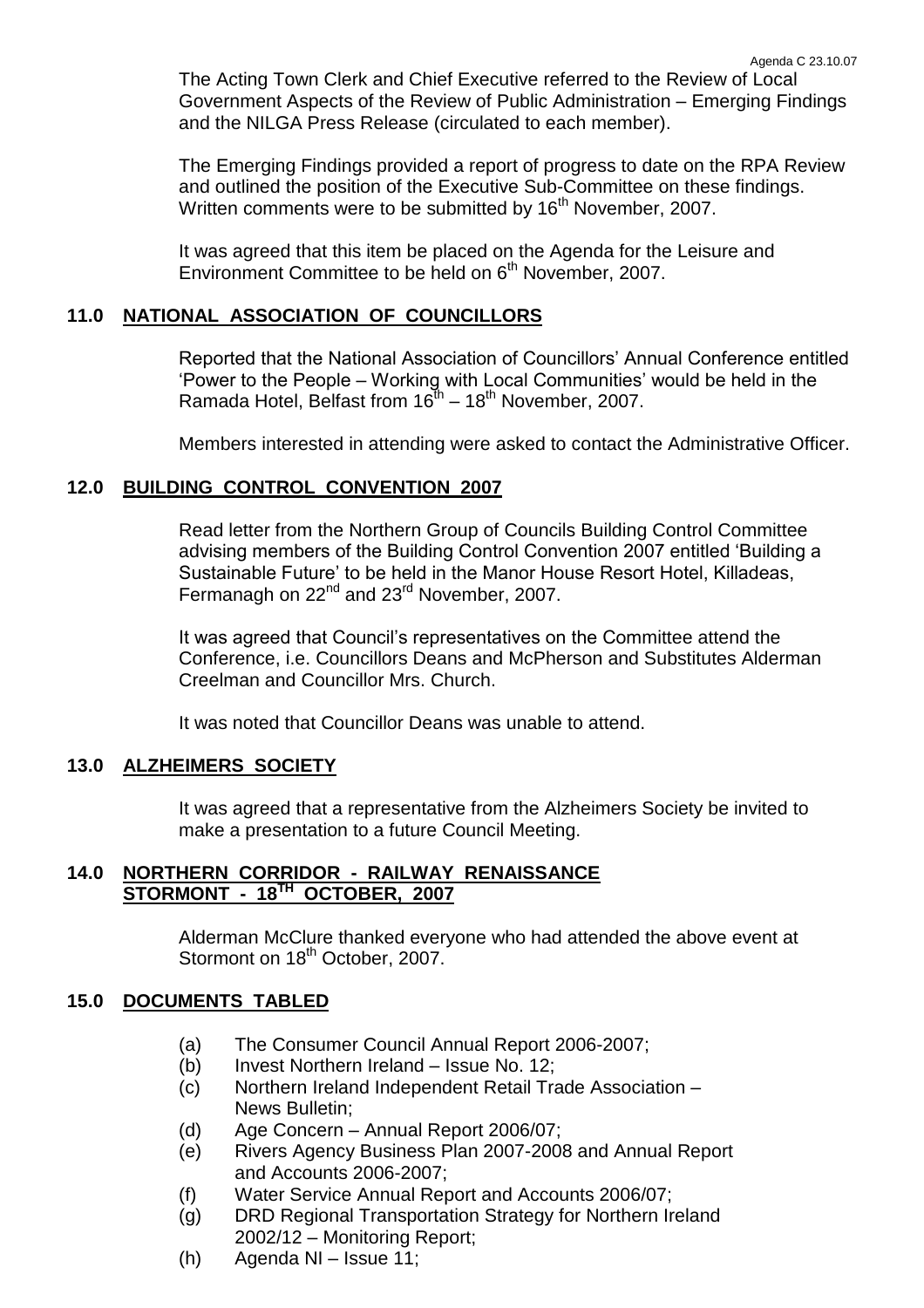- $(i)$  Health Promotion Agency Issue 55;
- (j) Coleraine Rural & Urban Network September 2007 Newsletter;
- (k) Craft Northern Ireland –Socio Economic Survey of the Craft Sector in Northern Ireland 2006 and Advocacy Document for the Craft Sector in Northern Ireland 2007;
- (I) Citizens' Advice Bureau: Quarterly News;

Dealing with Debt Project Annual Report;

- (m) North Eastern Education and Library Board September 2007 News Bulletin;
- (n) Independent Water Review Panel Strand One Report Costs and Funding;
- (o) Sustainable Northern Ireland Annual Report;
- (p) Northern Ireland's District Policing Partnership Quarterly Magazine-Autumn 2007;
- (q) Roads Service Annual Report and Accounts 2006-07;
- (r) International Fund for Ireland –Autumn 2007.

## **16.0 CONSUMER COUNCIL**

Due to the major issues regarding water charges it was agreed:

That a representative from the Consumer Council be invited to make a presentation to Council.

## **17.0 DOCUMENTS FOR SEALING**

Resolved:

That the following documents be sealed:

| 1. Lease and Counterpart | Council to Mr. and Mrs. G. Fullerton - South<br>Pier Shop Unit, Portrush.  |
|--------------------------|----------------------------------------------------------------------------|
| 2. Cemetery Titles       | Grant of Rights of Burial – Deeds Register<br>Nos. 3360 - 3366 (inclusive) |

| Agherton           |   |
|--------------------|---|
| <b>Ballywillan</b> | З |
| Coleraine          | 1 |
| Kilrea             |   |
| Portstewart        | З |

Advanced Deeds - Register Nos. 0196 - 0198 (inclusive):

| Agherton           |   |
|--------------------|---|
| <b>Ballywillan</b> | 1 |
| Coleraine          |   |
| Portstewart        | 2 |

3. Car Loan Agreement Coleraine Borough Council with an Environmental Health Officer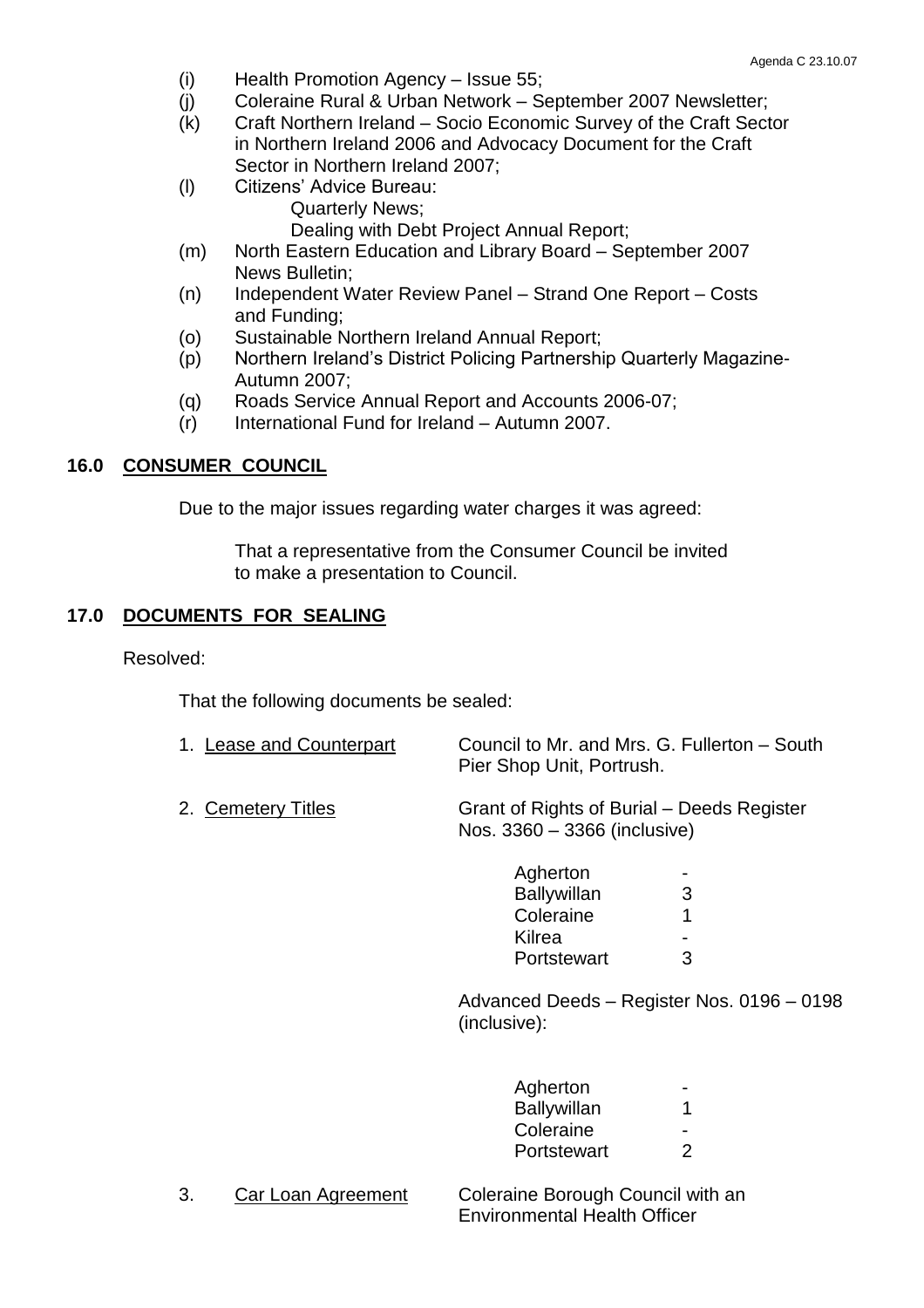## **LEISURE AND ENVIRONMENT COMMITTEE**

## **6 th November, 2007.**

**Present:** Councillor R. A. McPherson, in the Chair

The Mayor, Councillor J. M. Bradley (Items 3.2 –7.0)

The Deputy Mayor, Councillor E. A. Johnston (Mrs.)

#### **Aldermen**

E. T. Black (Mrs.) M. T. Hickey (Mrs.)  $($ ltems  $1.0 - 7.0$  $)$  D. McClarty W. T. Creelman  $($ Items  $1.0 - 7.0)$ (Items 3.2 –18.2) W. J. McClure

### **Councillors**

C. S. Alexander (Ms.) E. P. Fielding (Mrs.)  $($ ltems  $2.0 - 6.0$  B. Fitzpatrick D. D. Barbour S. Gilkinson (Items 1.0 - 18.2) (Items 1.0 –7.0) O. M. Church (Mrs.) W. A. King A. S. Cole (Items 1.0 –18.2) J. J. Dallat B. Leonard  $($ ltems  $1.0 - 18.2)$  G. L. McLaughlin T. J. Deans (Items 1.0 –18.2)  $($ ltems  $1.0 - 3.4.3)$  A. McQuillan

# **Officers in**

Attendance: Acting Town Clerk and Chief Executive, Director of Leisure Services, Leisure Services Officers, Director of Environmental Health, Environmental Health Officer (Items 1.0 – 3.2.1), Head of Administrative Services, Senior Technical Officer (Items  $1.0 - 5.0$ ), Principal Building Control Officer  $(3.2 - 5.0)$ and Administrative Assistant

#### **Apology:** Councillor Hillis

#### **1.0 WELCOME**

The Chairman welcomed everyone to the meeting. He extended a special welcome to a group of journalism students.

#### **2.0 CAUSEWAY VISITORS'CENTRE**

It was proposed by Councillor Leonard:

That Council write to the Environment Minister and the Chief Executive of the Planning Service to seek clarification of a recent briefing held at Moyle District Council.

It was proposed as an amendment by The Deputy Mayor and seconded by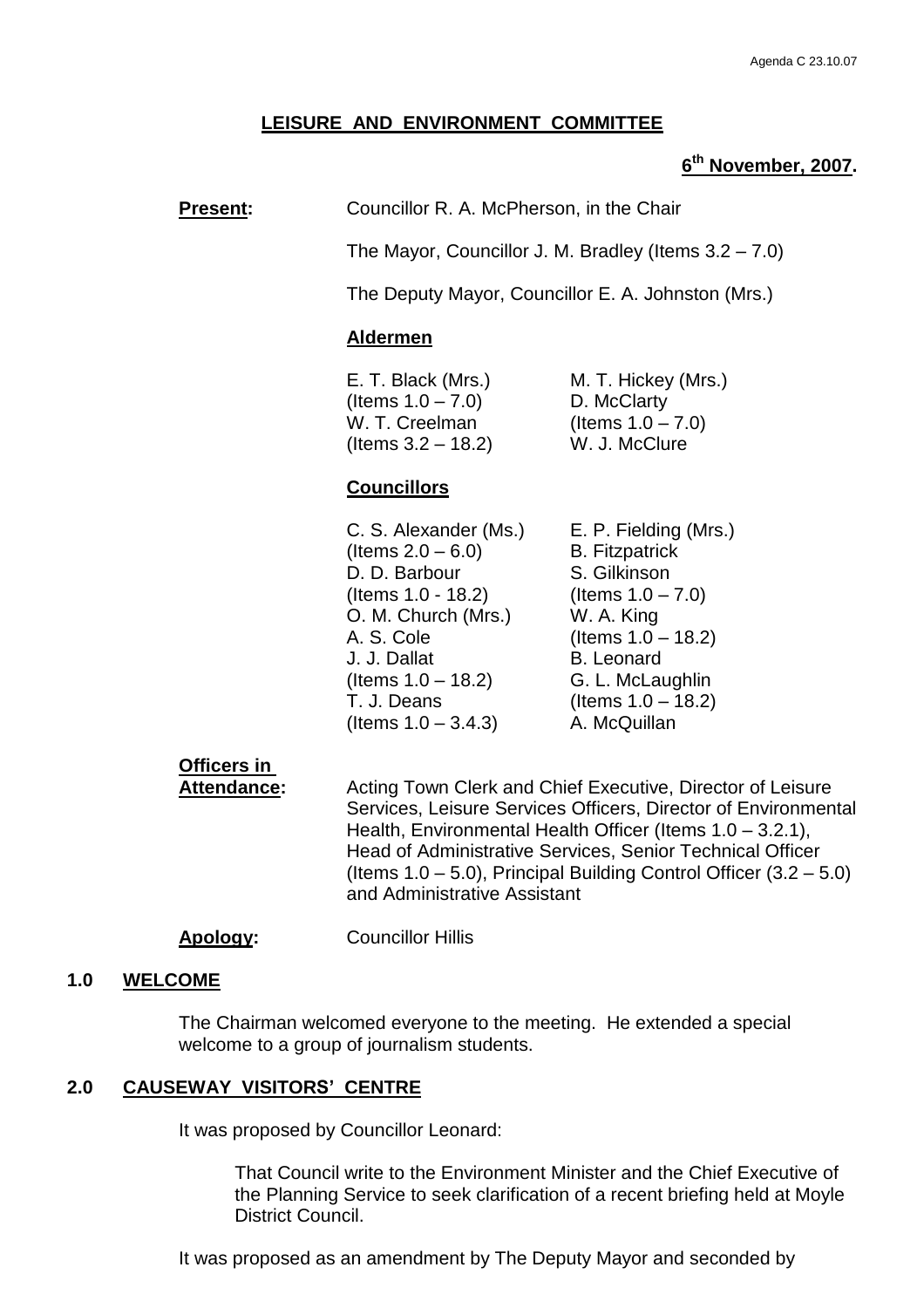Councillor McQuillan:

That the issue be discussed at the next Planning Committee meeting at which more information would be available.

On being put to the meeting, thirteen members voted in favour of the amendment with five members against, therefore, the amendment was carried.

## **3.0 ENVIRONMENTAL HEALTH REPORT**

The Report of the Director of Environmental Health was considered (previously supplied).

Matters arising:

3.1 Legal Proceedings - It was agreed to discuss these proceedings Industrial Pollution Control "In Committee" at the end of the meeting. (N.I.) Order 1997 superseded by The Pollution Prevention & Control Regulations (N.I.) 2003

The Pollution Control and Local Government (N.I.) Order 1978 – Domestic Noise Nuisance

3.2 Help the Aged "We Will The Chairman welcomed Mr. Seamus Lynch,<br>Campaign – Elder Abuse" Public Affairs Officer with Help the Aged who Public Affairs Officer with Help the Aged who was in attendance to make a presentation to

> Mr. Lynch showed members a DVD which highlighted various types of abuse which elderly people had experienced following which he answered members' questions.

Recommended:

Council.

That Council support the work of the campaign to help to spread the message concerning the tragedy of Elder Abuse and to support those wishing to come forward in reporting such incidents.

## 3.2.1 Notice of Motion submitted by Alderman McClarty

The undernoted Notice of Motion was proposed by Alderman McClarty and seconded by Alderman Mrs. Black:

## **"Help Stop Elder Abuse**

This Council condemns the abuse of older people in Northern Ireland and supports Help the Aged's campaign to Help Stop Elder Abuse.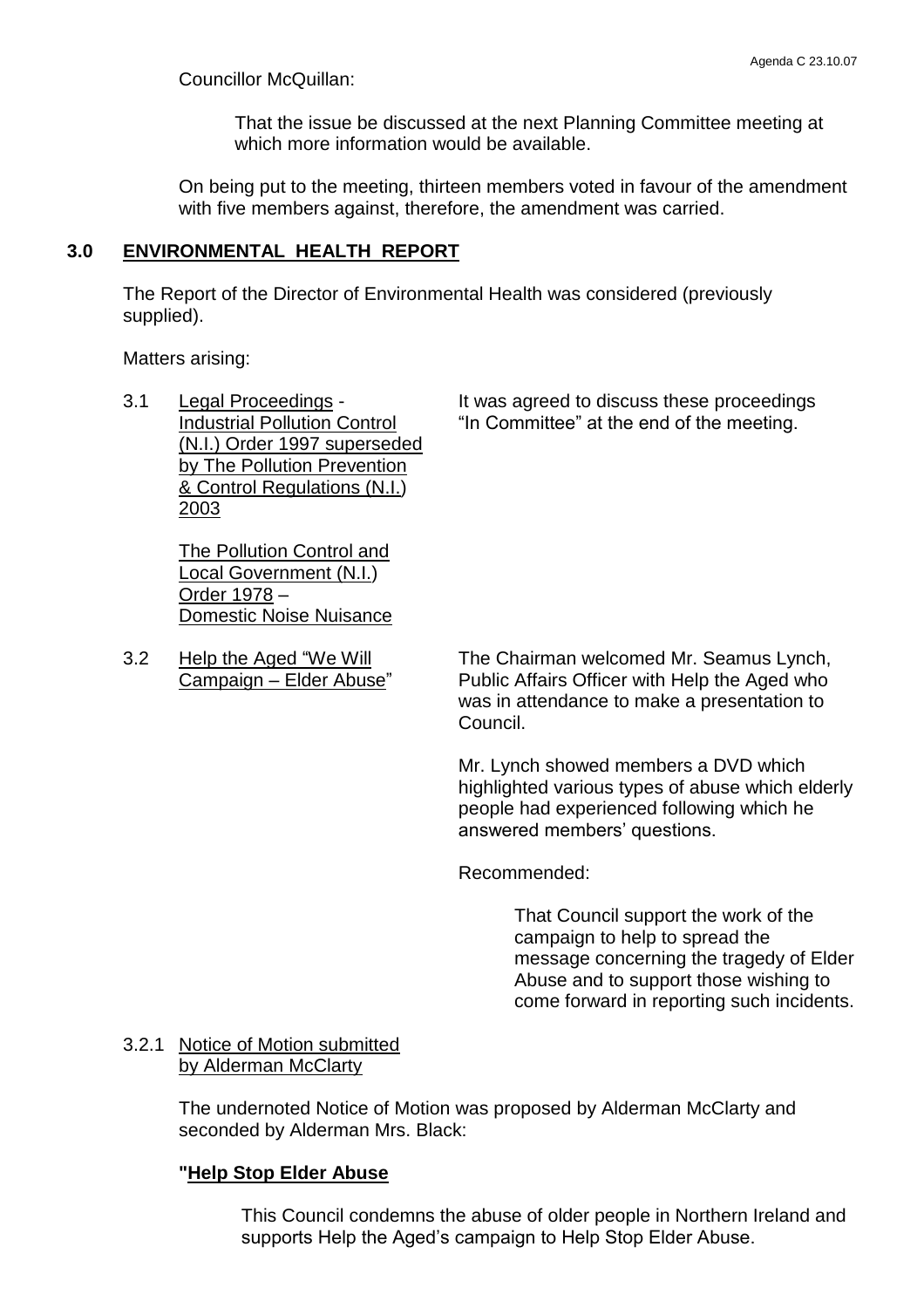Furthermore, we call on government to:

- Establish a cross government taskforce to produce an action plan on elder abuse to follow through on recommendations of the Health Select Committee in Northern Ireland.
- Recognise that all government departments and agencies have a role in preventing, detecting and tackling Elder Abuse by developing a mechanism which would enable them come together in seeking to achieve this objective.
- Increase access to independent advocacy for all older people and in particular those affected by abuse to enable them to speak out and secure support and redress.
- Secure better protection of older people's equality and human rights through mechanisms such as the Bill of Human Rights and the Single Equality Bill.
- Ensure the Criminal Justice System effectively and efficiently prosecutes perpetrators of elder abuse.
- Introduce compulsory training of all health and social care workers on human rights and recognising, reporting and preventing elder abuse.
- Increase and improve the body of knowledge and research on elder abuse in Northern Ireland."

Alderman McClarty spoke on the Motion and sought Council's support.

The Motion was put to the meeting and unanimously agreed.

The Chairman thanked Mr. Lynch for his presentation, after which he withdrew.

3.3 Bye-Laws – The current Bye-Laws are more than 5 years Drinking in Public Places old and new locations require to be added.

Recommended:

That Council review the current Drinking in Public Places Bye-Laws in accordance with the procedures outlined in the report.

## 3.4 For Information

- 3.4.1 Coleraine Borough Houses in Members noted that a meeting with the Minister, Multiple Occupation **Arlene Foster, had been arranged for** Subject Plan  $10^{th}$  January, 2008 at 12.00 p.m. in the Minister's Office, Clarence Court, Adelaide Street, Belfast.
- 3.4.2 Outcome of Legal Proceedings Members noted the undernoted details The Litter (N.I.) Order 1994 regarding this topic: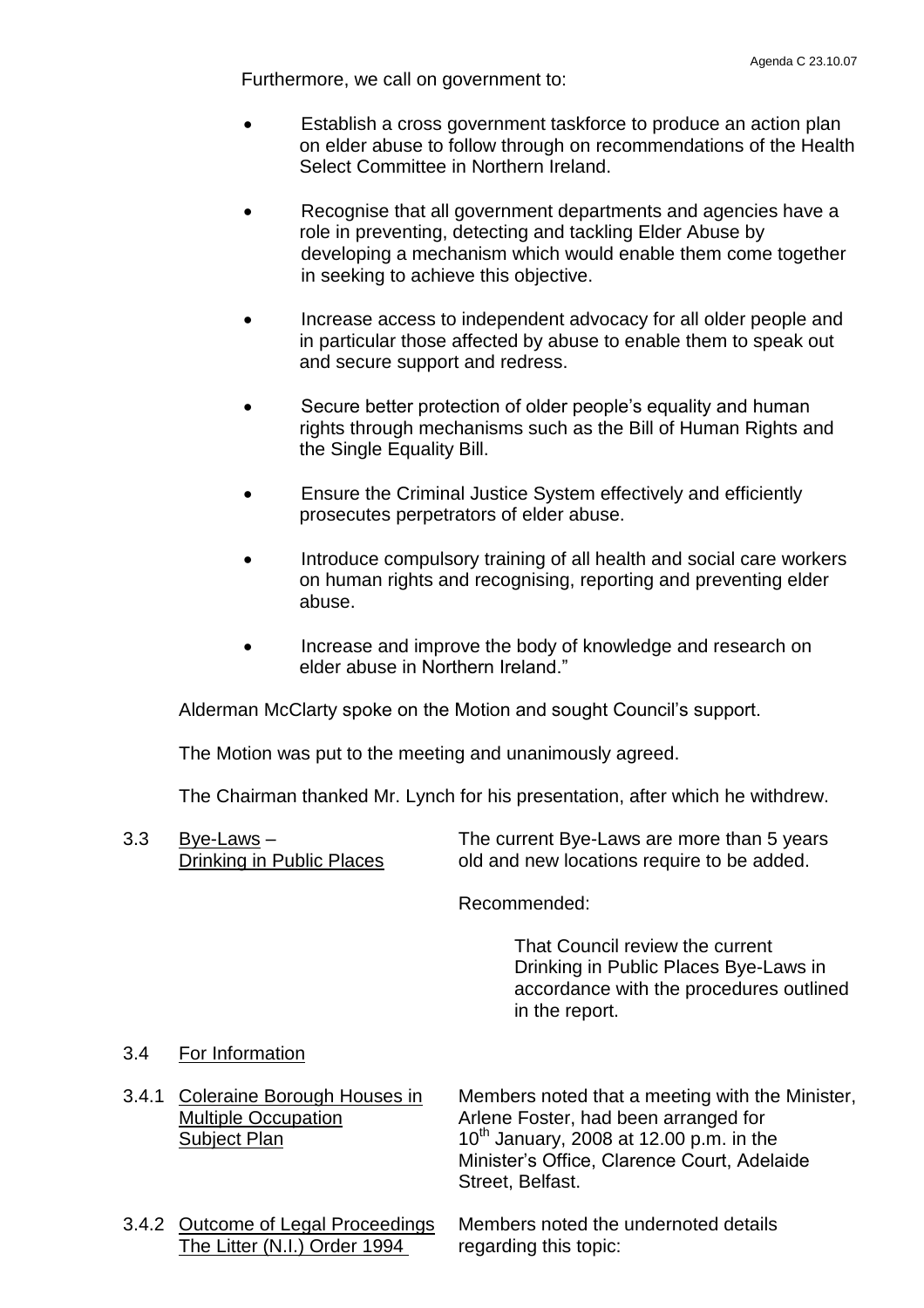| <u>as amended</u><br>The Dogs (N.I.) Order 1983<br>as amended by The Dangerous<br>Dogs (N.I.) Order 1991 | (1) | Defendant: | Mr. I. Freeman<br><b>7C Hall Road</b><br>Coleraine                                                                                                             |
|----------------------------------------------------------------------------------------------------------|-----|------------|----------------------------------------------------------------------------------------------------------------------------------------------------------------|
|                                                                                                          |     | Offence:   | Having possession of a dog<br>of the type known as a Pit<br>Bull terrier.                                                                                      |
|                                                                                                          |     | Result:    | A Destruction Order was<br>made in respect of the dog.                                                                                                         |
|                                                                                                          | (2) | Defendant: | Mr. C. McNeill<br>134 Glebe Avenue<br>Coleraine                                                                                                                |
|                                                                                                          |     | Offence:   | Allowing a dog to stray<br>contrary to Article 22 (1) of<br>The Dogs (N.I.) Order 1983                                                                         |
|                                                                                                          |     | Result:    | £75 for allowing a dog to<br>stray<br>£32 for court fees<br>£70 legal costs                                                                                    |
|                                                                                                          | (3) | Defendant: | Mr. D. Devlin<br>8 Ballyhackett Road<br>Castlerock                                                                                                             |
|                                                                                                          |     | Offences:  | 1. Keeping a dog without a<br>valid licence contrary to<br>Article 17 (1) of The<br>Dogs (N.I.) Order 1983;                                                    |
|                                                                                                          |     |            | 2. Not having identification<br>displaying the name and<br>address of the keeper<br>on the dog contrary to<br>Article 31 (1) of The<br>Dogs (N.I.) Order 1983. |
|                                                                                                          |     | Result:    | £100 for not having a<br>licence nor having<br>identification<br>£16 for court fees<br>£70 legal costs                                                         |

3.4.3 Half Yearly Report for Members noted information on the April to September 2007 work achieved by the Department, as detailed in the report.

## **4.0 TECHNICAL SERVICES REPORT**

The Report of the Director of Technical Services was considered (previously supplied).

Matters arising: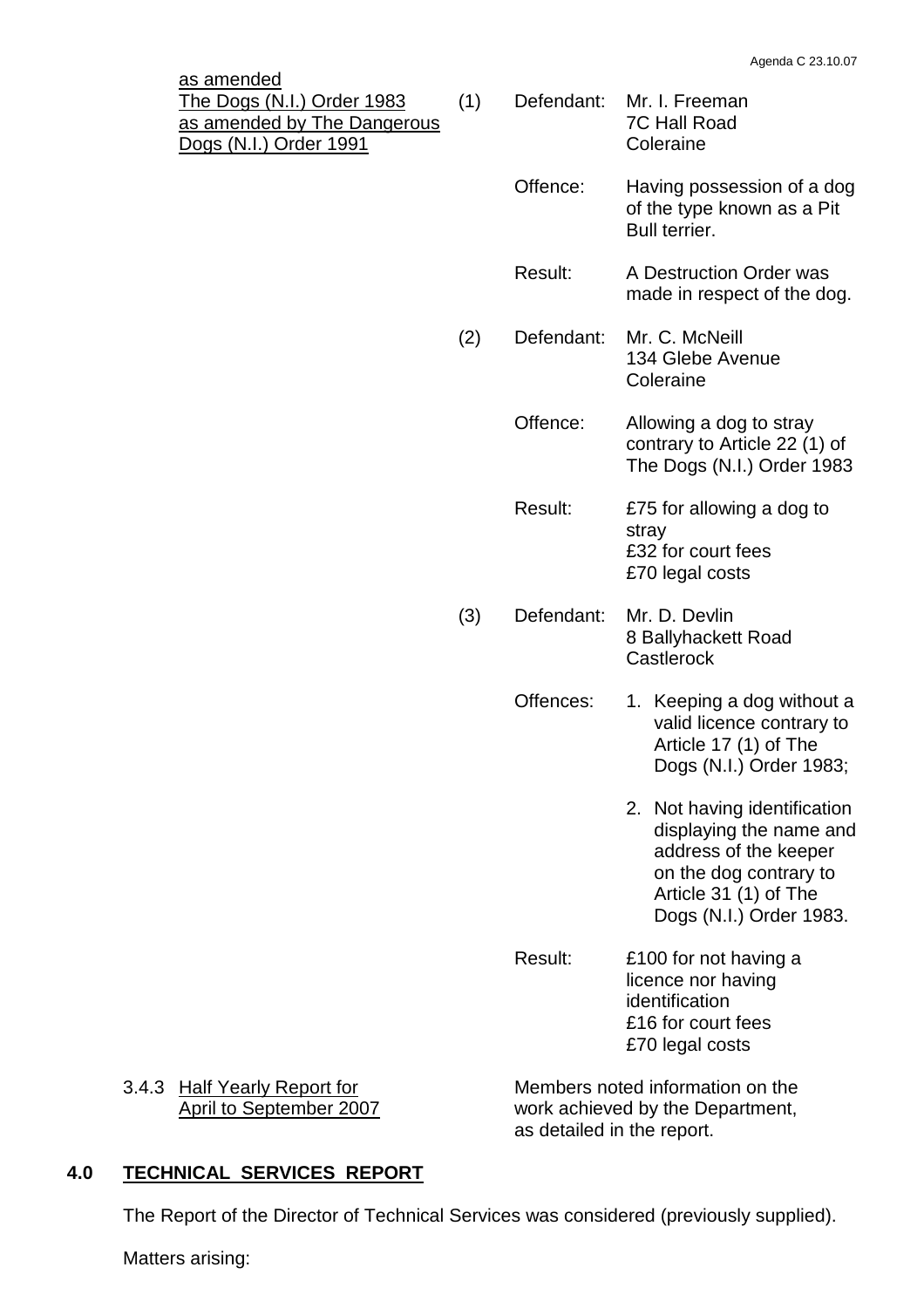4.1 Vehicle Tenders Following public advertisement, 4 tenders were received for the supply and delivery of 2 no. 7.5 Tonne Crew Cab Tipper vehicles and 1 no. 7.5 Tonne Day Cab Tipper vehicle.

| <b>Tenderer</b>                   | <b>Crew Cab</b> | Day Cab |
|-----------------------------------|-----------------|---------|
|                                   |                 |         |
| N.I. Trucks                       |                 |         |
| 3 Mallusk Road                    | £35,795 each    | £27,495 |
| Newtownabbey                      |                 |         |
| R.K. Trucks Centre Ltd.           |                 |         |
| Edgar Road                        | £28,000 each    | £26,000 |
| Carryduff                         |                 |         |
| <b>Coulter Truck and Van</b>      |                 |         |
| <b>Commercial Way</b>             | £33,500 each    | £31,621 |
| <b>Mallusk</b>                    |                 |         |
| Newtownabbey                      |                 |         |
| T.B.F. Thompson                   |                 |         |
| 19 Michelin Road                  | N/A             | £28,500 |
| <b>Hydepark Industrial Estate</b> |                 |         |
| <b>Mallusk</b>                    |                 |         |
| Newtownabbey                      |                 |         |

Recommended:

That Council purchase 2 no. MITSUBISHI CANTER CREW CAB TIPPERS at the cost of twenty eight thousand pounds each (£28,000) and 1 no. MITSUBISHI CANTER DAY CAB at a cost of twenty six thousand pounds (£26,000) from R.K. Trucks Centre Ltd.

#### 4.2 Entertainment Licences

4.2.1 Imperial Hotel An application for a transfer of an 38 Main Street Entertainment Licence had been received Garvagh **From Mr. P. Higgins, c/o Imperial Hotel.** 

Recommended:

That the Transfer of Licence be granted subject to no objections being received within the statutory period of 28 days and also subject to special conditions:

- **All door supervisors employed within** the licensed premises must be registered by a scheme recognised by Coleraine Borough Council.
- All escape corridors, external escape routes to be kept clear and not to be used for storage purposes.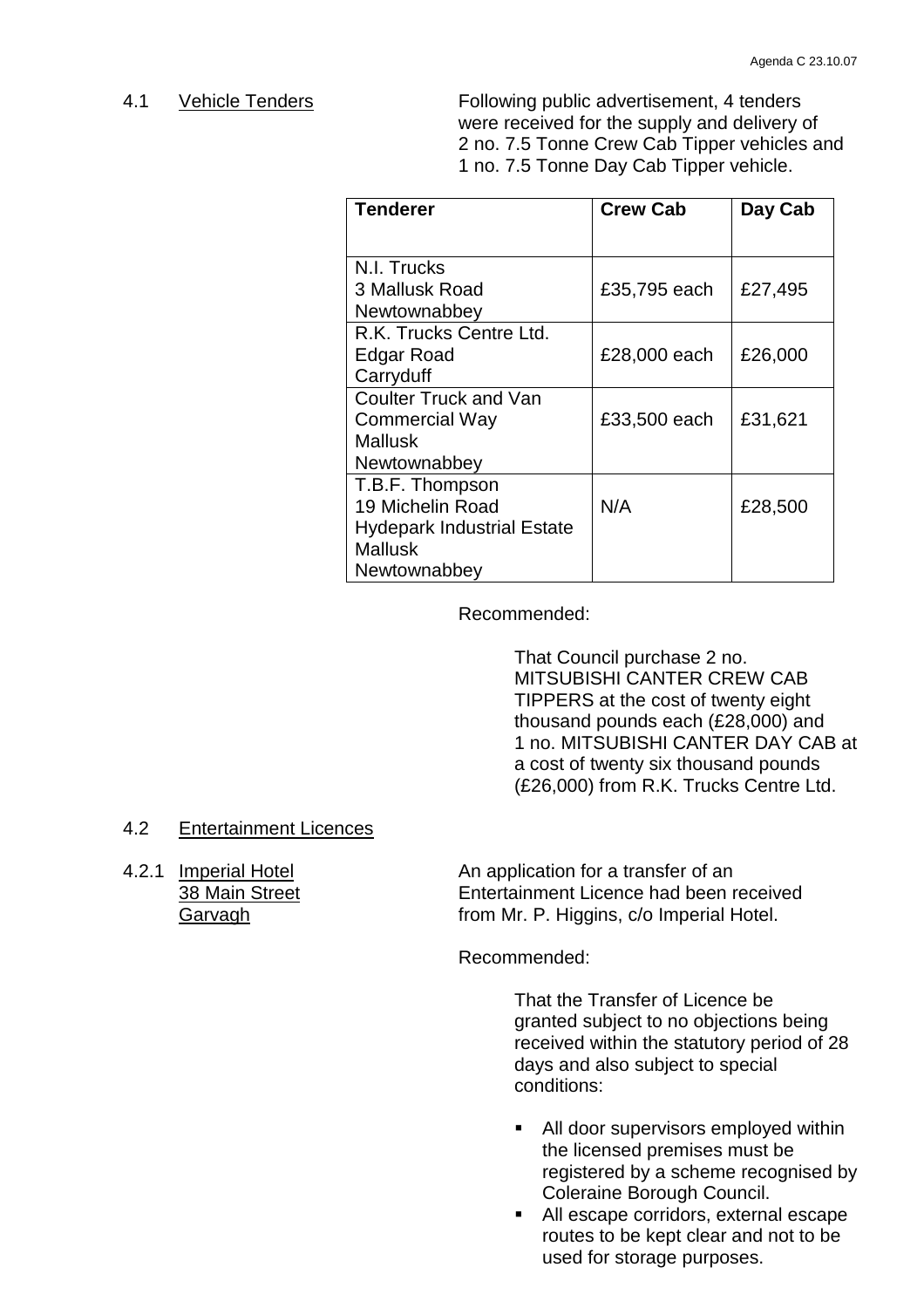4.2.2 The Village Tavern An application for a transfer of an 24 St Paul's Road **Entertainment Licence had been received** Articlave **From Mr. G. Peacock, c/o The Village Tavern.** 

Recommended:

That the Transfer of Licence be granted subject to no objections being received within the statutory period of 28 days and also subject to a special condition:

All door supervisors employed within the licensed premises must be registered by a scheme recognised by Coleraine Borough Council.

4.2.3 Rogues Wine Bar An application for a transfer of an 54 Kerr Street Entertainment Licence had been received Portrush **From Mr. H. McLaughlin, c/o Rogues Wine Bar.** Fortrush

Recommended:

That the Transfer of Licence be granted subject to no objections being received within the statutory period of 28 days and also subject to special conditions as contained within present Entertainment Licence.

4.2.4 Scotts Bar An application for a variation of an 10 Newmarket Street Entertainment Licence had been received Coleraine **From Mr. A. Clark c/o Scotts Bar.** 

> Variation of Licence to include: Monday/Tuesday - Saturday/Sunday 11.30 a.m. - 1.00 a.m. Sunday  $12.30$  p.m. – midnight Previously licensed: 11.30 a.m. -11.00 p.m. each day but on those occasions when a late licence is granted then 11.30 a.m. -1.00 a.m., Sunday 12.30 p.m.-10.00 p.m.

Recommended:

That the Variation of Licence be granted subject to no objections being received within the statutory period of 28 days and also subject to special conditions as contained within present Entertainment Licence.

| 4.2.5 The Anchor Bar & | An application for a renewal of an Entertainment |
|------------------------|--------------------------------------------------|
| Anchorage Inn          | Licence had been received from Mr. I. Madden,    |
| 87/89 The Promenade    | c/o The Anchor Bar & Anchorage Inn.              |
|                        |                                                  |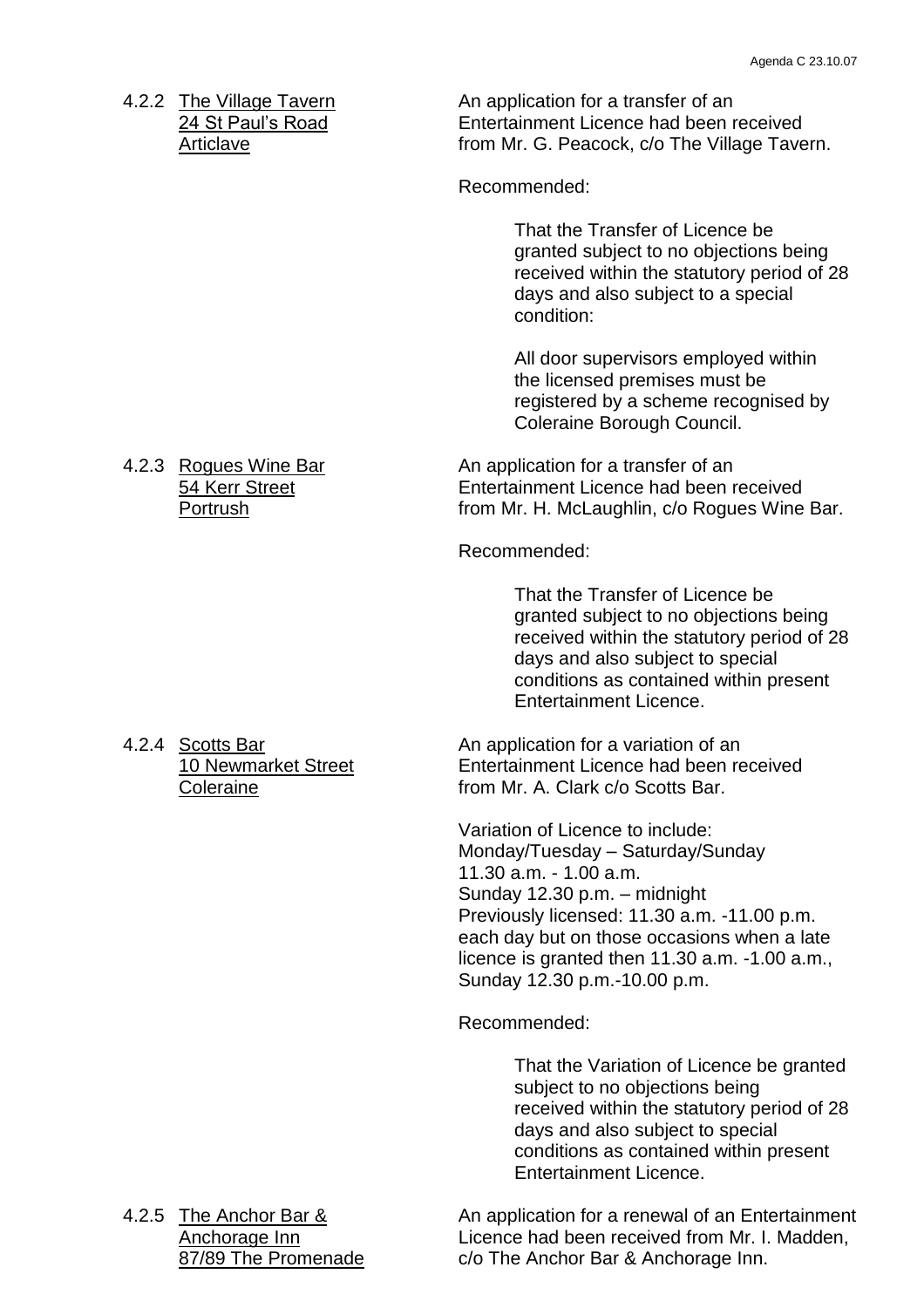#### Recommended:

That the Renewal of Licence be granted subject to special conditions as contained within present Entertainment Licence.

4.2.6 Kilrea Golf Club An application for a grant of an Entertainment 47A Lisnagrot Road Licence had been received from Mr. J. Henry, Kilrea **Collaborato Collaborato Collaborato Collaborato Collaborato Collaborato Collaborato Collaborato Collaborato Collaborato Collaborato Collaborato Collaborato Collaborato Collaborato Collaborato Collaborato Collaborat** 

> Days and times at which it is intended to provide entertainment:

Monday – Saturday 11:30 a.m.  $-11:30$  p.m. each day but on those occasions when a late licence is granted then 11:30 a.m. -1:00 a.m., Sunday 12:30 p.m. - 10:00 p.m.

### Recommended:

That the Entertainment Licence be granted subject to no objections being received within the statutory period of 28 days and also subject to a special condition:

All door supervisors employed within the licensed premises must be registered by a scheme recognised by Coleraine Borough Council.

4.2.7 Magherabuoy House Hotel An application for a grant of an Entertainment 41 Magheraboy Road Licence had been received from Mr. L. Griffin Portrush c/o Magherabuoy House Hotel.

> Days and times on which it is intended to provide entertainment: Monday/Tuesday – Friday/Saturday 11:30 a.m.  $-1:00$  a.m. Saturday/Sunday 11:30 a.m. - 2:00 a.m. Sunday  $12:30$  p.m.  $-$  midnight

Recommended:

That the Entertainment Licence be granted subject to no objections being received within the statutory period of 28 days and also subject to special conditions:

 All door supervisors employed within the licensed premises must be registered by a scheme recognised by Coleraine Borough Council.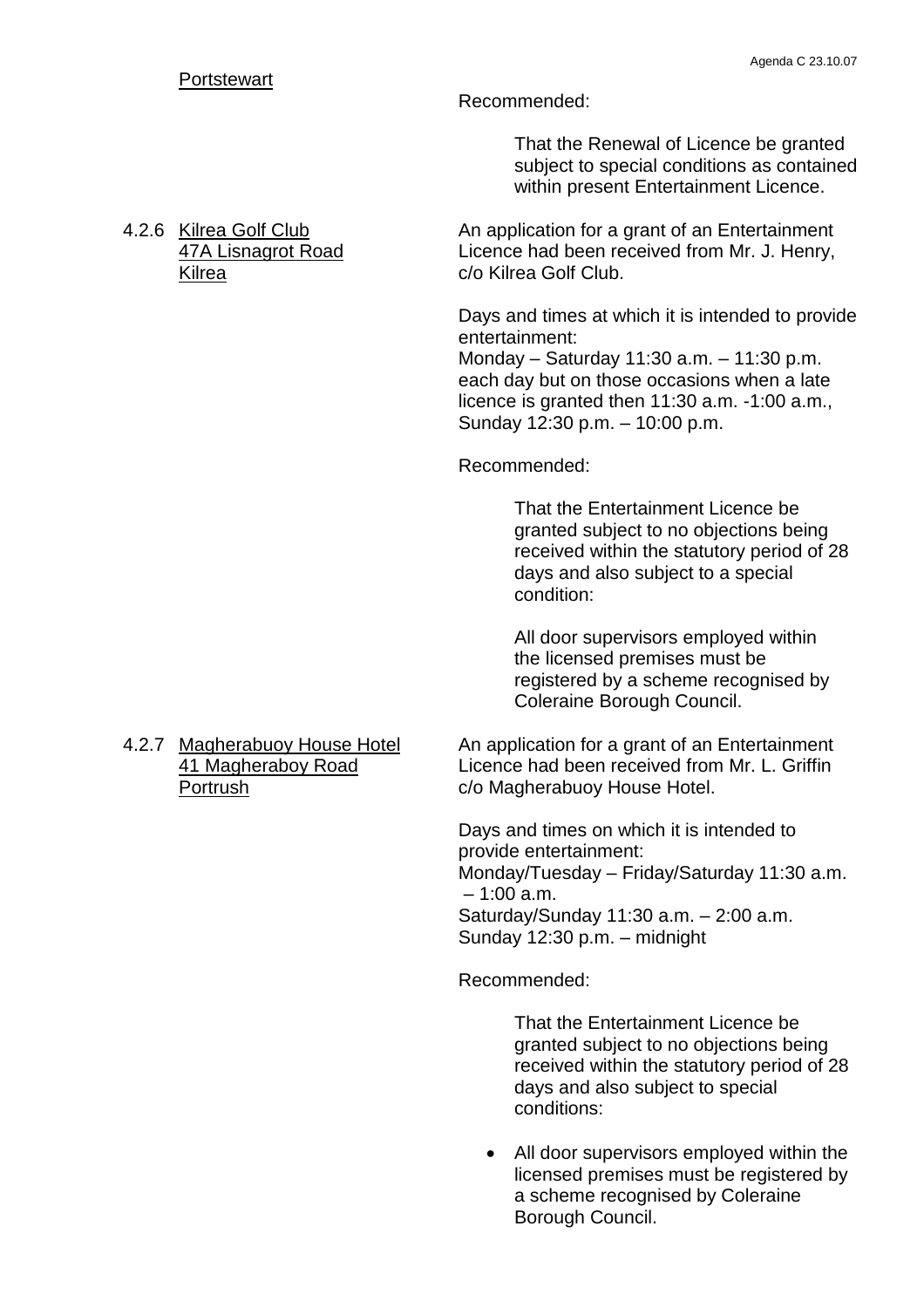- All escape corridors and external escape routes to be kept clear and not to be used for storage purposes.
- Appendix 'E' The licensee shall adopt in full all conditions pertaining to Appendix  $E'$  – Additional Conditions for Places of Entertainment Providing Dance Events. These conditions shall be met by providing the following:
	- (a) First Aid Boxes
	- (b) Written drugs policy
	- (c) Incident log book
	- (d) Registration of door supervisors
	- (e) Agreed signage re admissions/searches
	- (f) Access to free drinking water
	- (g) Drugs information leaflets
	- (h) Cloakroom facility
	- (i) Registration of female door supervisors
	- (j) Trained medical cover
	- (k) Designated rest area
	- (l) Air Conditioning
	- (m) In-house training for staff

Requirements (k) and (l) will be individually assessed by Council's Licensing Department to ensure adequate arrangements are being provided.

All conditions will come in to effect from the issue of the licence.

4.2.8 Heckler's Bar An application for a grant of an Entertainment 81 Craigmore Road Licence had been received from Ms. M. Turner, Ringsend c/o The Heckler's Bar.

#### Recommended:

That the Entertainment Licence be granted subject to no objections being received within the statutory period of 28 days and also subject to special conditions as contained within previous Entertainment Licence.

4.3 For Information The Director of Technical Services provided information in his report on the following:

- (1) Watersports Centre, Portrush Construction Excellence Awards 2007
- (2) North West Regional Waste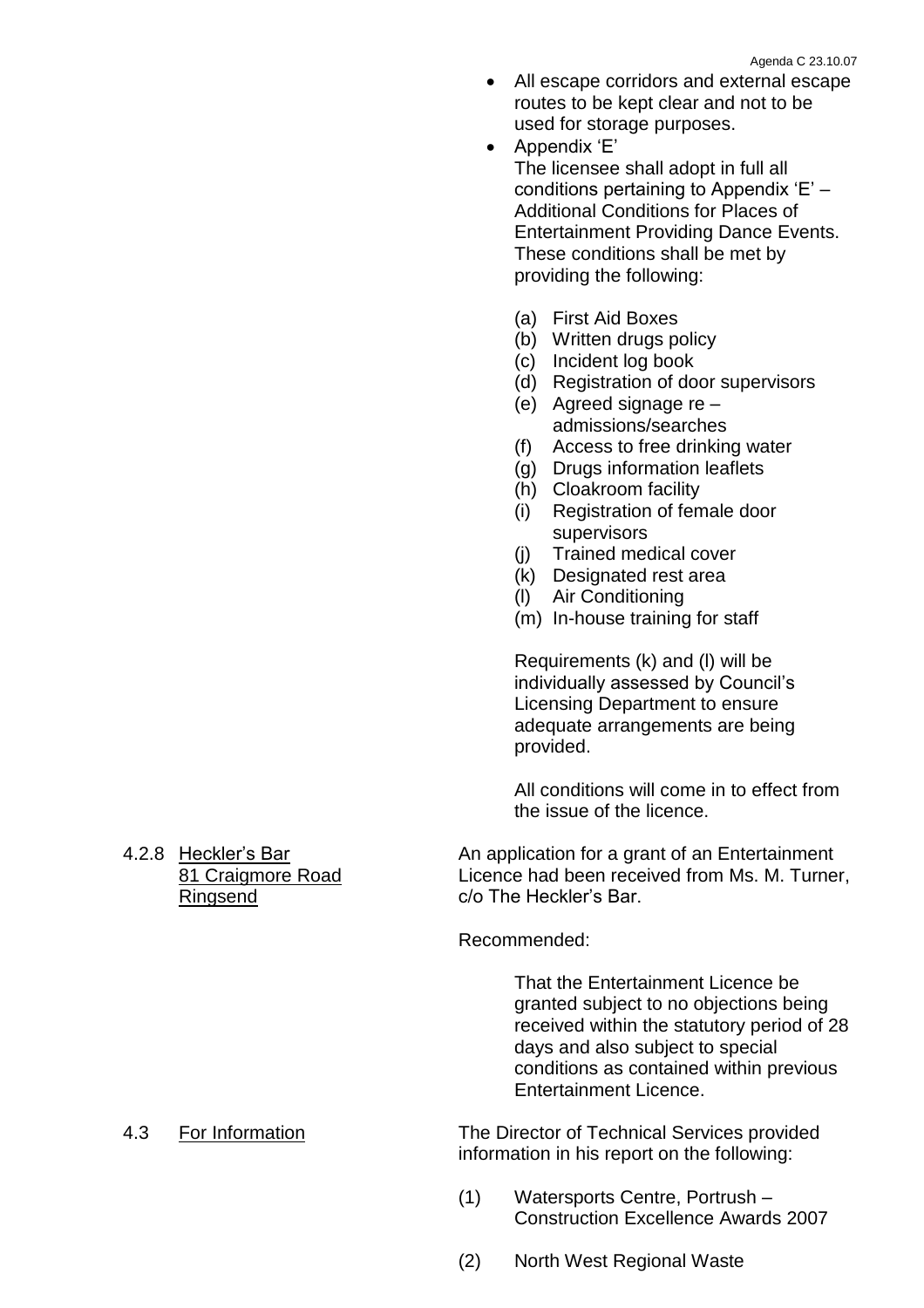Management Group - Update on Memorandum of Understanding

## 4.4 Building Control

4.4.1 Approvals Members noted that approval had been granted for 53 applications.

## **5.0 LEISURE SERVICES REPORT**

The Report of the Director of Leisure Services was considered (previously supplied).

Matters arising:

5.1 Beachguard Service Mr. A. Carmichael, Leisure Services Officer (Services), updated members on the 2007 Season and elaborated on various issues including:

- **Training**
- **Beach Lifeguard Service 2007**
- **Lifeguard Service Resources**
- **New Watersports Centre**
- Whiterocks Access Improvements 2007
- New Safety Leaflet
- Incident Statistics
- 2008 Season

During the ensuing discussion, Mr. Carmichael answered members' various questions and noted comments.

The Mayor notified members that Council received a Charles Thompson Award in recognition of the new Lifeguard Service and congratulated staff for their work.

5.2 Twinning Grant Recommended:

That Council pay the annual grant of £7,000 to Coleraine Twinning Association.

- 
- 

5.3 Sports Directory Members noted that the new Sports Directory was now available.

5.4 Coleraine Museum – Members noted that Coleraine Museum Age Concern Collection had received a donation from Age Concern, Coleraine. The official handover of the items would coincide with the launch of the Causeway Museum Service Age Concern reminiscence DVD on 21<sup>st</sup> November, 2007 at 2.00 p.m. in the McConachie Hall, Coleraine.

5.5 Caravan Parks – Consideration was given to the Leisure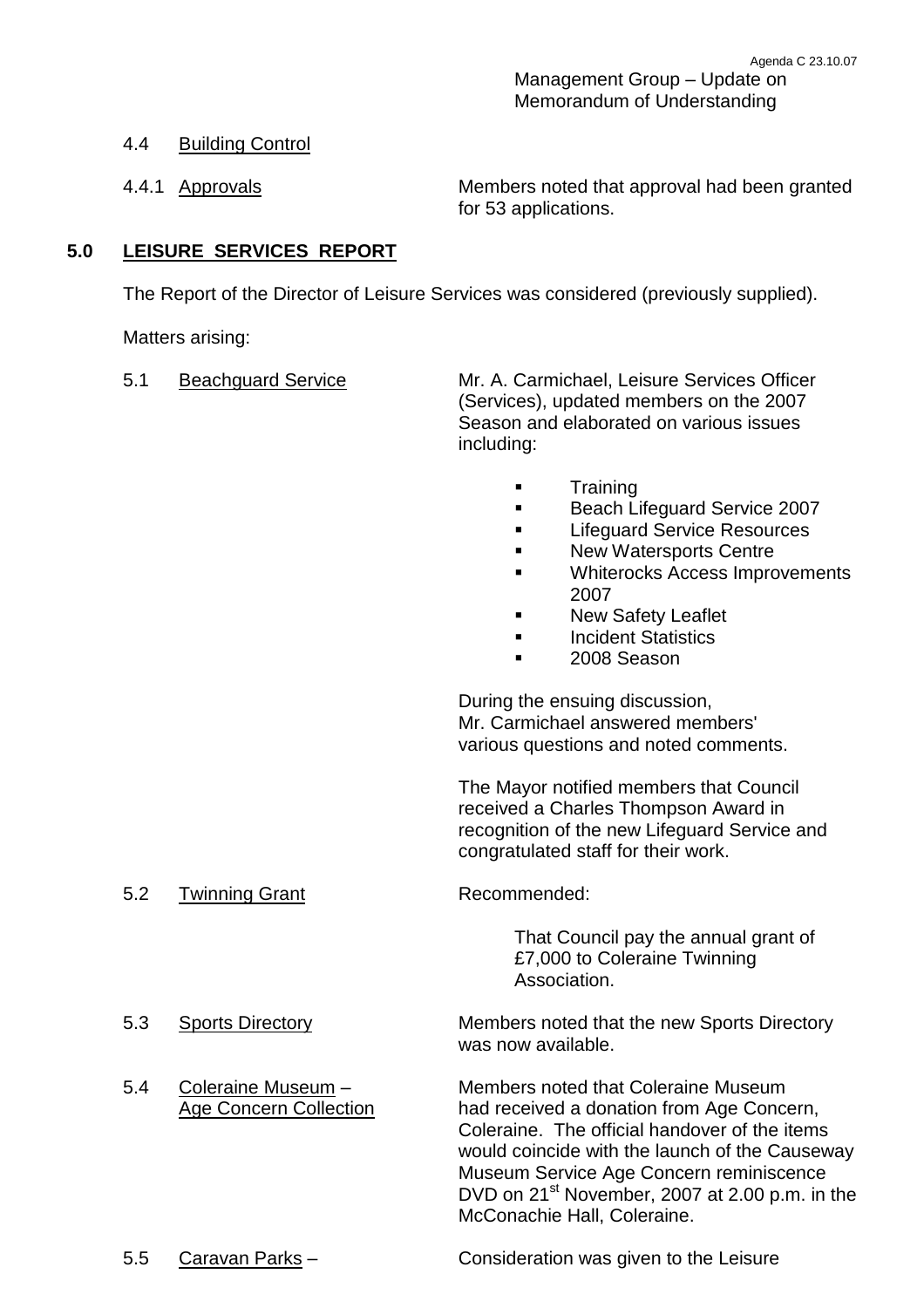Update 2007 Season Services Officer (Facilities) report on Caravan Parks.

Recommended:

- 1. That site fees be increased by 2.85% for the 2008 season.
- 2. That there be no increase in the touring fees for the 2008 season.

The Mayor conveyed thanks from the Caravanners' Association to Council staff, including Mr. L. Freeman the previous warden, for their work over the past year.

5.6 Incident at It was agreed to discuss this incident "In Coleraine Leisure Centre Committee" at the end of the meeting.

5.7 Ulster in Bloom Alderman Mrs. Black congratulated the Competition Parks Department for their contribution to the Ulster in Bloom competition.

> It was noted that a reception would be held for those involved.

5.8 Parks Department Staff Following a comment that some Parks' staff had continuing concerns about their job evaluation, further discussion was deferred to a later meeting at which the Acting Town Clerk would brief members "In Committee".

5.9 Fly Posting Several members raised concern about the amount of fly posting in the borough and asked if there was legislation which would deal with the problem.

> The Acting Town Clerk and Chief Executive informed members that the legislation was being reviewed and he would report back at a later date with more information.

## **6.0 NOTICE OF MOTION SUBMITTED BY COUNCILLOR LEONARD**

The undernoted Notice of Motion was proposed by Councillor Leonard and seconded by Councillor Fitzpatrick:

"This Council agrees to:

- 1. review the case for providing Leisure facilities throughout the Borough to Senior Citizens free of charge and,
- 2. recognising and building upon the Equality Impact Assessment, Coleraine Leisure Centre March 2006 document, implement financial and general measures to maximise the use of all our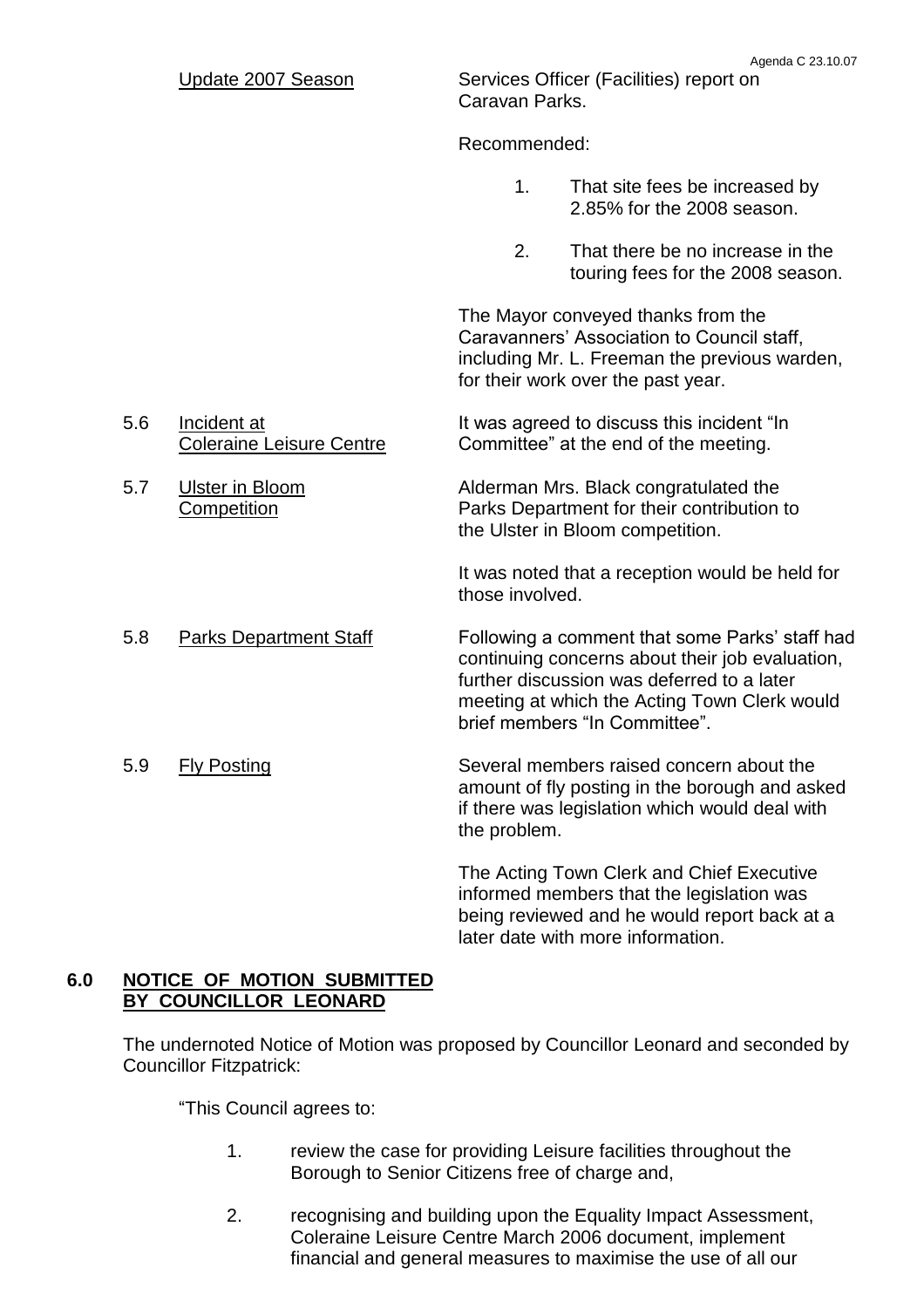Leisure facilities by those entitled to discretionary rates, the disabled, significant carers and the young people of our Borough.

Council further agrees to consult with the relevant people and groups to help progress these issues."

Councillor Leonard clarified that the proposed review would incorporate a full costing of the measures.

The motion was put to the meeting and unanimously agreed.

#### **7.0 REVIEW OF PUBLIC ADMINISTRATION**

The Acting Town Clerk and Chief Executive updated members on the Review of Public Administration and on N.I.L.G.A.'s response after which he sought members' views.

During the ensuing discussion, the Acting Town Clerk and Chief Executive answered members' various questions and noted comments. Members agreed to N.I.L.G.A.'s response.

Members were encouraged to attend a Sub-Regional Stakeholders Engagement to be held at the Radisson Roe Hotel, Limavady on Tuesday, 13<sup>th</sup> November, 2007 from 6.00 p.m. to 9.00 p.m. with light refreshments being served from 5.15 p.m.

### **8.0 NORTHERN IRELAND MILK CUP**

Read letter of thanks to Council for their support of this year's tournament.

Noted.

#### **9.0 WASTE PROCUREMENT SEMINAR**

Members noted that there would be a Waste Procurement Seminar in the Ashley Room, Belfast Castle, Belfast on Wednesday, 21<sup>st</sup> November, 2007 from 9.00 a.m.  $-1.30$  p.m. Members were asked to contact the Administrative Officer if interested in attending.

### **10.0 SPEED RAMPS, COLERAINE STREET, KILREA**

Read letter from Roads Service regarding speed ramps. The Roads Service would be undertaking other traffic calming measures at Coleraine Street, in preference to speed ramps.

Noted.

## **11.0 ENVIRONMENT AND HERITAGE SERVICE – AREA OF SPECIAL SCIENTIFIC INTEREST**

Read letter from Environment and Heritage Service confirming the declaration of Errigal Glen Area of Special Scientific Interest Article 28(6) of the Environment (N.I.) Order 2002.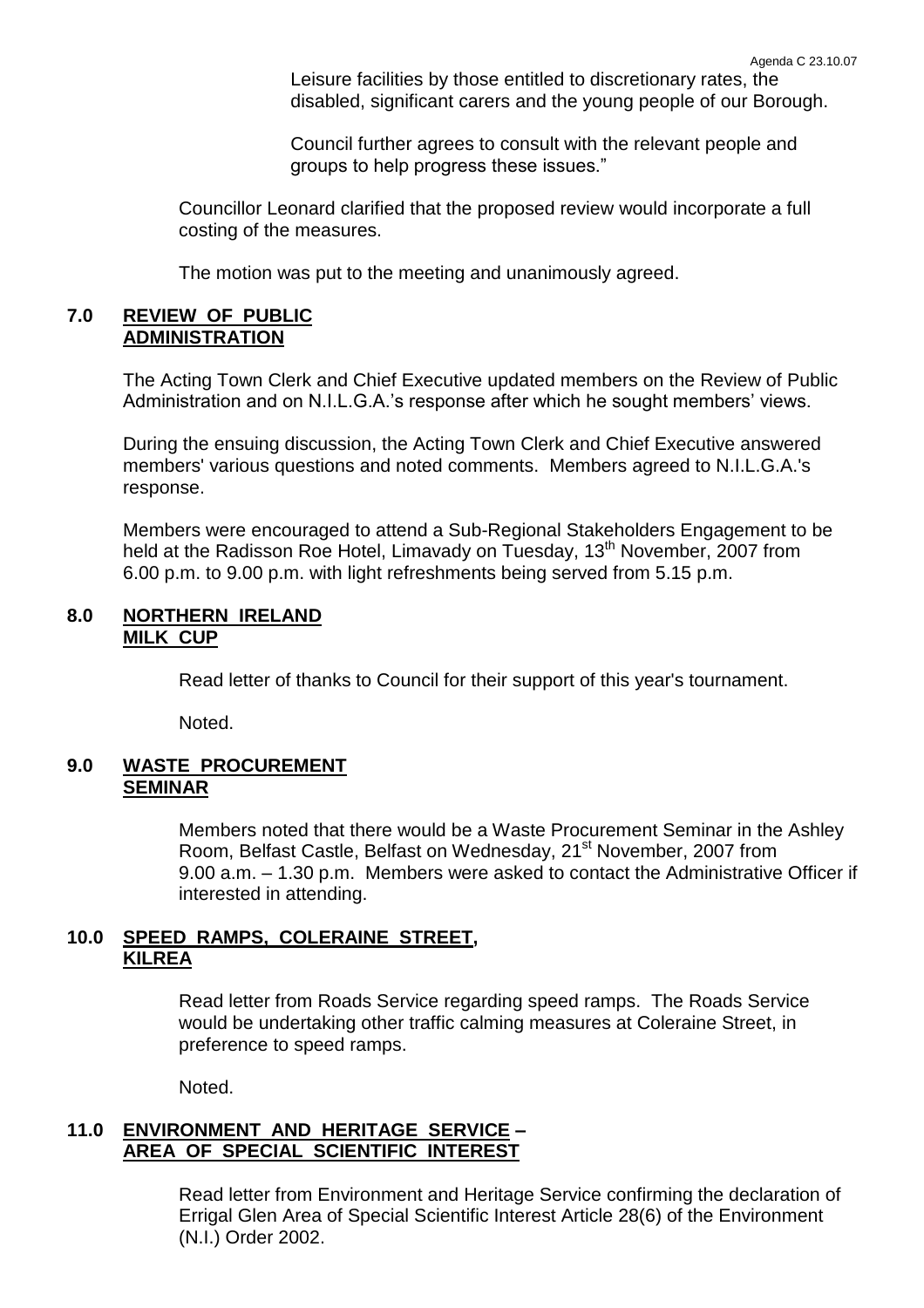Noted.

## **12.0 ENVIRONMENT AND HERITAGE SERVICE – WATER MATTERS –N.I. CATCHMENT STAKEHOLDER GROUPS –BUSH AND GLENS**

Read letter from Environment and Heritage Service inviting members to a meeting on Wednesday, 14<sup>th</sup> November, 2007 at the Marine Hotel, Ballycastle. Members interested in attending were asked to contact the Administrative Officer.

### **13.0 ARRANGEMENTS FOR FUTURE MEETINGS**

Members agreed that there would be no Leisure and Environment Committee meeting on  $1<sup>st</sup>$  January, 2008. Any necessary business would be heard at the Policy and Development Committee meeting on 15<sup>th</sup> January, 2008.

Members also agreed that the rate setting meeting would be held on  $29<sup>th</sup>$  January, 2008.

### **14.0 REMEMBRANCE DAY**

Members noted that information about the various activities would be sent out on Friday, 9<sup>th</sup> November, 2007.

### **15.0 MAYORAL CHAINS**

Members noted that both chains would be returned this week and would be available for the Remembrance Day activities.

#### **16.0 CHRISTMAS STAFF PARTY AT DUNLUCE CENTRE**

Members noted that the Christmas Staff party would be held at the Dunluce Centre on Wednesday, 19<sup>th</sup> December, 2007.

## **17.0 COLERAINE DEVELOPMENT SCHEMES**

Members noted that the developer for the two Coleraine Development Schemes, The Ramparts and The Lanes, wanted to make a presentation to Council.

It was agreed that a special meeting be held on Thursday,  $22<sup>nd</sup>$  November, 2007.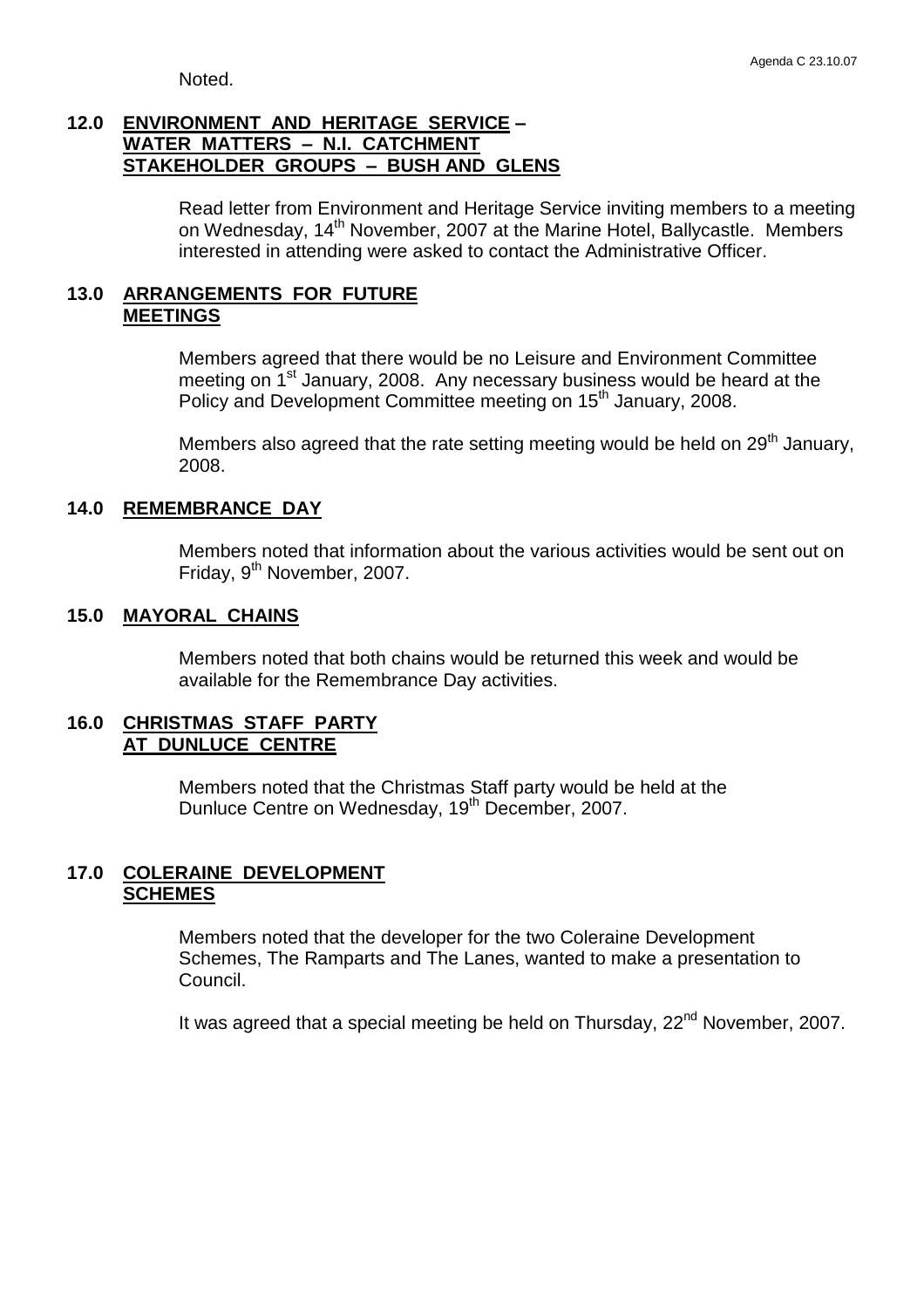## **13th November, 2007.**

| <b>Present:</b>            | Alderman W. J. McClure in the Chair                                                                                                    |                                                                                                                 |
|----------------------------|----------------------------------------------------------------------------------------------------------------------------------------|-----------------------------------------------------------------------------------------------------------------|
|                            | <u>Aldermen</u>                                                                                                                        |                                                                                                                 |
|                            | W. T. Creelman<br>(Items $3.29 - 9.0$ )                                                                                                | M. T. Hickey (Mrs.)<br>(Items $5.0 - 9.0$ )                                                                     |
|                            | <u>Councillors</u>                                                                                                                     |                                                                                                                 |
|                            | C. S. Alexander (Ms.)<br>O. M. Church (Mrs.)<br>T. J. Deans<br>(Items $1.0 - 3.28$ )<br>E. P. Fielding (Mrs.)<br>(Items $3.12 - 9.0$ ) | <b>B.</b> Fitzpatrick<br>S. Gilkinson<br>W. A. King<br><b>B.</b> Leonard<br>G. L. McLaughlin<br>R. A. McPherson |
| Also in<br>Attendance:     | Representatives from the Planning Service -<br>Mr. P. Duffy and Mr. J. Duffy                                                           |                                                                                                                 |
| Officers in<br>Attendance: | Administrative Officer and Administrative Assistant                                                                                    |                                                                                                                 |
| Apologies:                 | The Mayor and Deputy Mayor<br>Aldermen Mrs. Black and McClarty<br>Councillors Barbour, Cole, Dallat, Hillis and McQuillan              |                                                                                                                 |
|                            |                                                                                                                                        |                                                                                                                 |

## **1.0 WELCOME**

The Chairman welcomed everyone to the Meeting.

## **2.0 SYMPATHY**

Reference was made to the tragedy in Omagh where seven members of one family had been killed in a house fire.

It was agreed that a letter of condolence be sent to the family circle.

## **3.0 PPS14**

Consideration was given to letter dated 25<sup>th</sup> October, 2007 from Mr. David Ferguson, Chief Executive of the Planning Service, regarding the current situation in relation to PPS14 (previously supplied).

It was noted that the Minister had taken the decision to re-issue the draft policy under the powers conferred on the Department by Article 3 of the Planning (Northern Ireland) Order 1991 and that policy provisions of draft PPS14 would continue to apply to relevant applications received after 16<sup>th</sup> March, 2006.

Recommendations would be presented to Council in the normal manner, however, decisions would only be issued on applications recommended for approval. Applications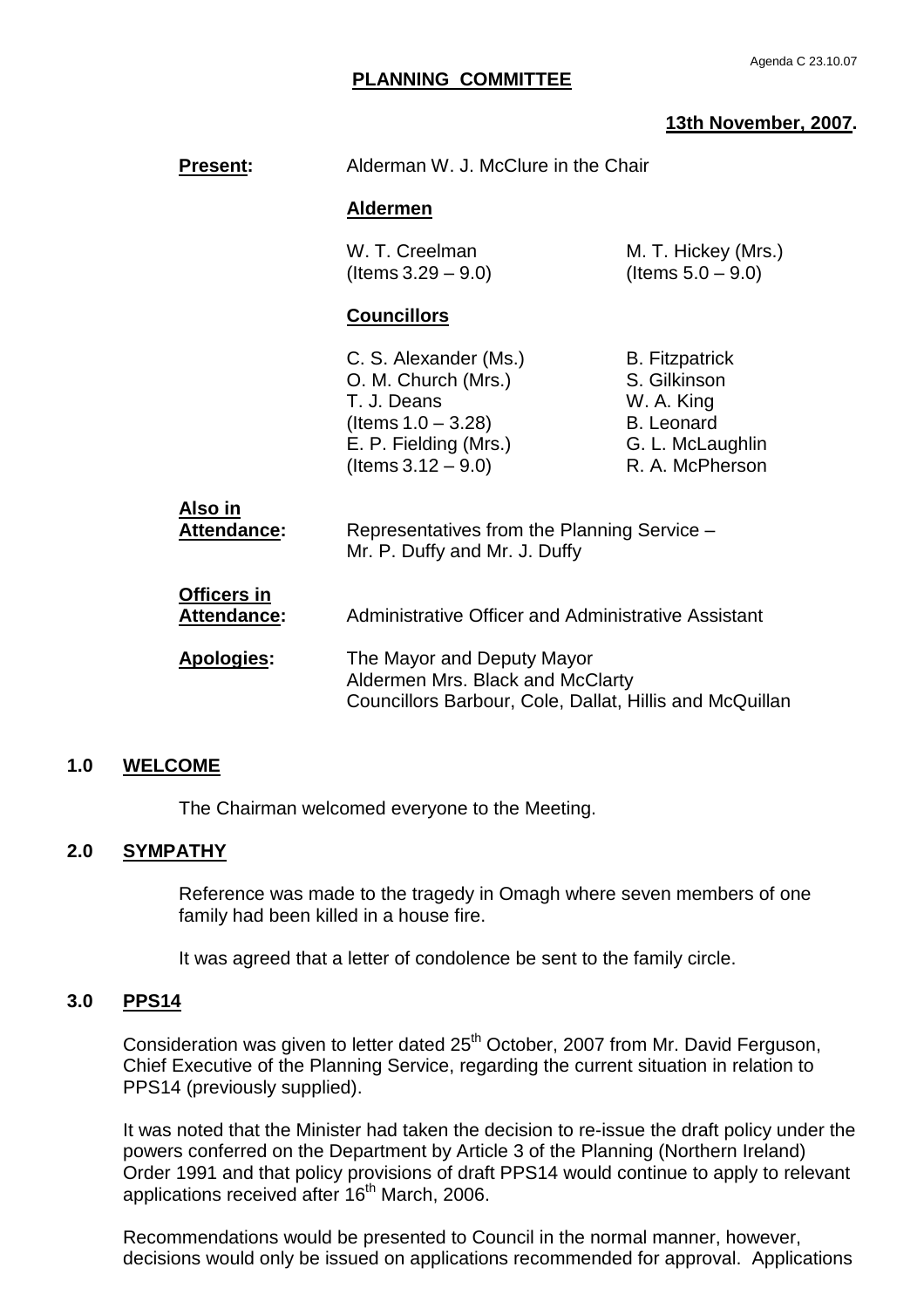Two exceptions to this general approach would be as follows:

- where an applicant wished a refusal to be issued in order to exercise the right of appeal to the Planning Appeals Commission: and
- where the applicant or Council wished Planning Service to consider additional information that may change the opinion.

A flexible approach to such requests would be adopted but if the opinion to refuse remained unchanged after considering the additional information Planning Service would agree in exceptional circumstances to a second and further deferrals until the outcome of the policy review is known.

The Minister had also decided that those who submitted planning applications between 7<sup>th</sup> September, 2007 and 25<sup>th</sup> October, 2007 (inclusive) would be offered the opportunity to withdraw. In exceptional circumstances they would also be offered a refund of their fee.

It was noted that applications refused under draft PPS14 before  $7<sup>th</sup>$  September, 2007 could not be reconsidered.

Following discussion it was proposed by Councillor Deans, seconded by Councillor Fitzpatrick and agreed:

That Council write to the Minister stressing the importance of the policy review being completed within in a timely and efficient manner.

# **3.0 PLANNING APPLICATIONS**

A list of one hundred and nineteen applications was presented for consideration (previously supplied).

## **Applications Deferred from Previous Meeting**

- 3.1 Application No. D1 C/2005/1094/F Proposed garage facility for applicant's use to store his classic car collection at No. 17 Quilley Road, Coleraine for Mr. A. Lamont
- 3.2 Application No. D2 C/2006/0197/F Alteration and extension to existing guesthouse and erection of replacement double garage at 84 Ballyreagh Road, Portstewart

The opinion of the Planning Service was to refuse.

It was agreed that the application be refused.

The opinion of the Planning Service was to refuse.

It was agreed that the application be held for seven days to facilitate the consideration of amended plans by the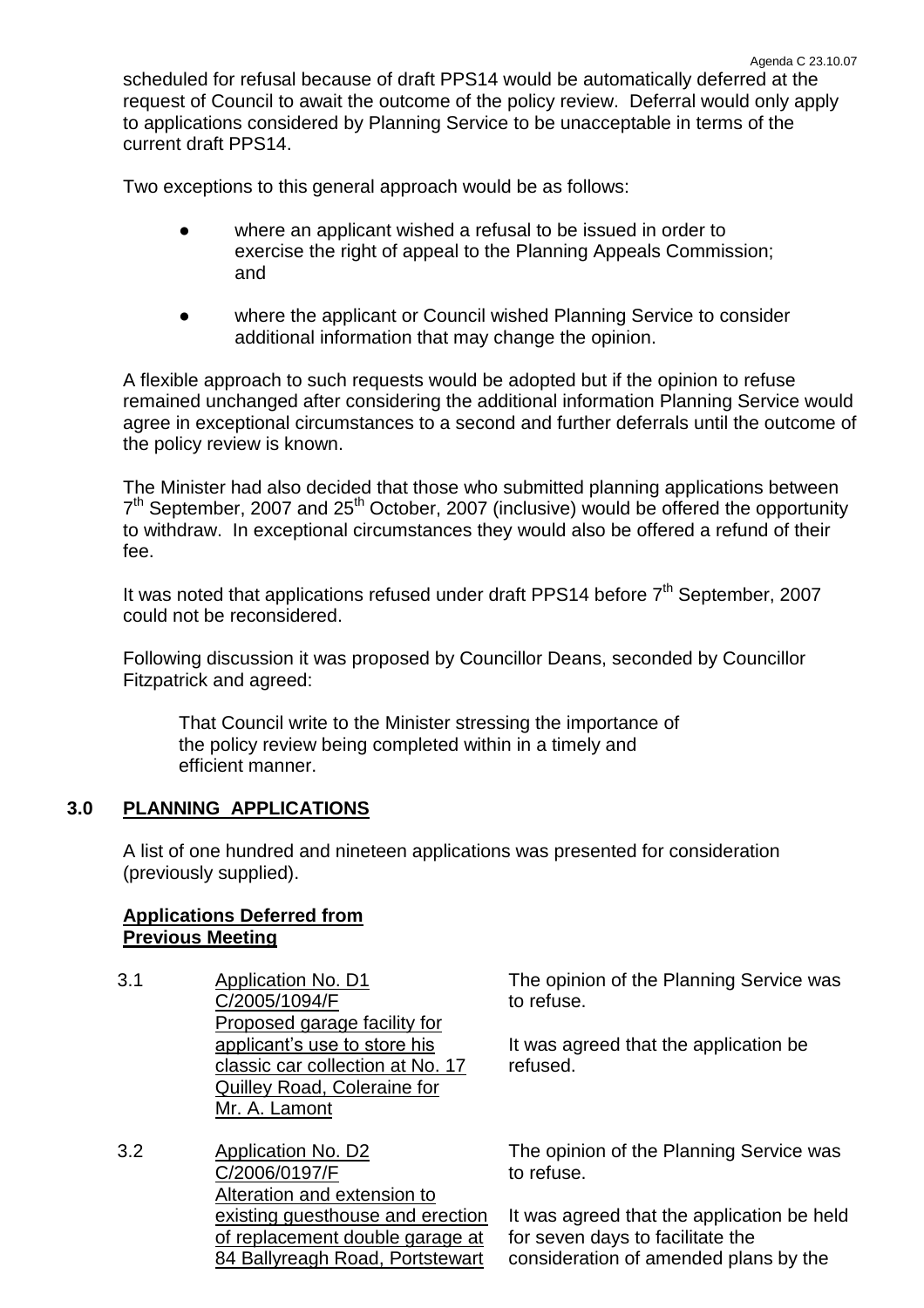3.3 Application No. D3 C/2006/0315/O Site for dwelling and garage 50m south west of 54 Ballyversal Road, Coleraine for Mr. Kearney

3.4 Application No. D4 C/2006/0649/F Proposed garage and stables at 25 Roselick Road, Portstewart for Mr. and Mrs. H. Lynch

3.5 Application No. D5 C/2006/0754/O Proposed replacement dwelling and detached double garage at No. 20 Ballinrees Lane (off Windyhill Road) Macosquin, Coleraine for Mr. Calvin

3.6 Application No. D6 C/2006/0819/RM New dwelling 75m east of No. 26 Letterloan Road, Macosquin for B. Graham

3.7 Application No. D7 C/2006/1066/F Extension to dwelling at 53 Ballintrae Park, Portballintrae, Bushmills for Jon and Denise **Henry** 

3.8 Application No. D8 C/2006/1140/RM Erection of dwelling with garage 120m north of 50 Lisnagrot Road, Kilrea for Mr. and Mrs. Gillen

3.9 Application No. D9 C/2007/0216/F Proposed redevelopment to provide 4 no. one and a half storey semi-detached dwellings at 5 and 7 Seaview Drive North, Portstewart for Shantie & Co. Ltd.

3.10 Application No. D10 C/2007/0318/F Proposed development of 1 no. dwelling for residential purposes adjacent to No. 3 Ballysally

for Mr. and Mrs. A. Malcolmson Planning Service.

The opinion of the Planning Service was to approve.

It was agreed that the application be approved.

The opinion of the Planning Service was to refuse.

The application had now been withdrawn.

The opinion of the Planning Service was to approve.

It was agreed that the application be approved.

The opinion of the Planning Service was to approve.

It was agreed that the application be approved.

The opinion of the Planning Service was to approve.

It was agreed that the application be approved.

The opinion of the Planning Service was to approve.

It was agreed that the application be approved.

The opinion of the Planning Service was to refuse.

The application had now been withdrawn.

The opinion of the Planning Service was to refuse.

It was agreed that the application be refused.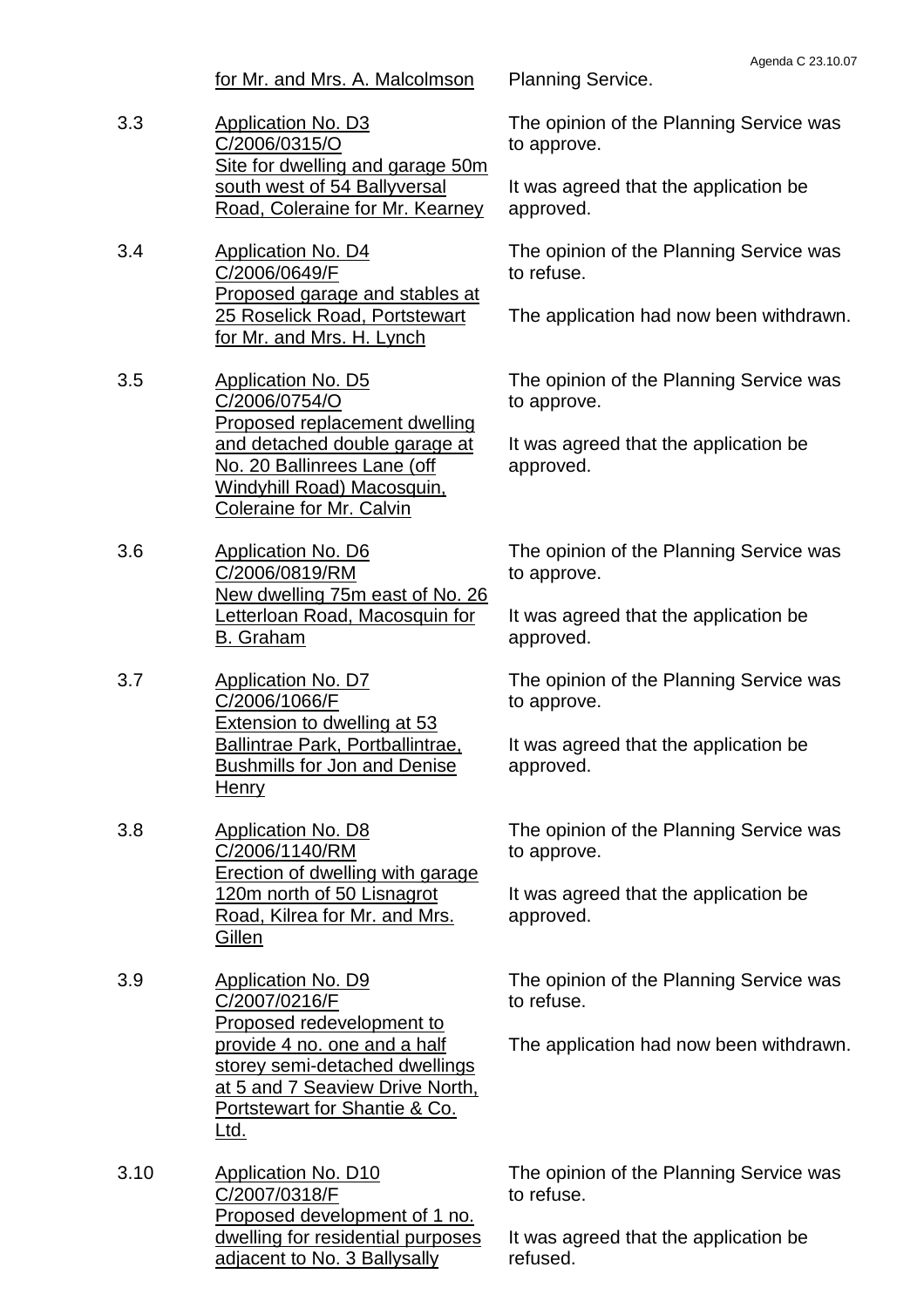## Road, Coleraine for Heaney **Developments**

#### **New Applications**

3.11 Application No. 1 C/2005/0674/F Proposed housing development at 85 Mountsandel Road, Coleraine for Mr. Murray

The opinion of the Planning Service was to approve.

It was proposed by Councillor Deans, seconded by Councillor Ms. Alexander and agreed:

> That the application be deferred for one month to facilitate an office meeting on the grounds that all material planning considerations had not been assessed.

The opinion of the Planning Service was to refuse.

It was proposed by Councillor King, seconded by Councillor Deans and unanimously agreed:

> That the application be deferred for one month to facilitate the submission of amended plans.

The opinion of the Planning Service was to refuse.

It was proposed by Councillor King and seconded by Councillor McPherson:

> That the application be deferred for one month to facilitate an office meeting on the grounds that all material planning considerations had not been assessed.

On being put to the Meeting seven members voted in favour and two members voted against.

The opinion of the Planning Service was to refuse.

3.14 Application No. 8 C/2006/0926/F Revised elevations and minor changes to approved residential development for 20 no. self contained apartments with

It was proposed by Councillor Deans, seconded by Councillor King and agreed:

- 3.12 Application No. 5 C/2006/0553/F New roof to form bedroom/ensuite in roofspace to 4 no. apartments and internal works to provide staircase to roofspace and external works to block to provide balconies and change external appearance at 21, 22, 23 and 24 Strand Court, Strand Road, Coleraine for Strand Court Management Committee
- 3.13 Application No. 7 C/2006/0695/F Redevelopment of site with existing bungalow to provide 5 no. dwellings at 31 Dhu Varren Park, Portrush for Tara Homes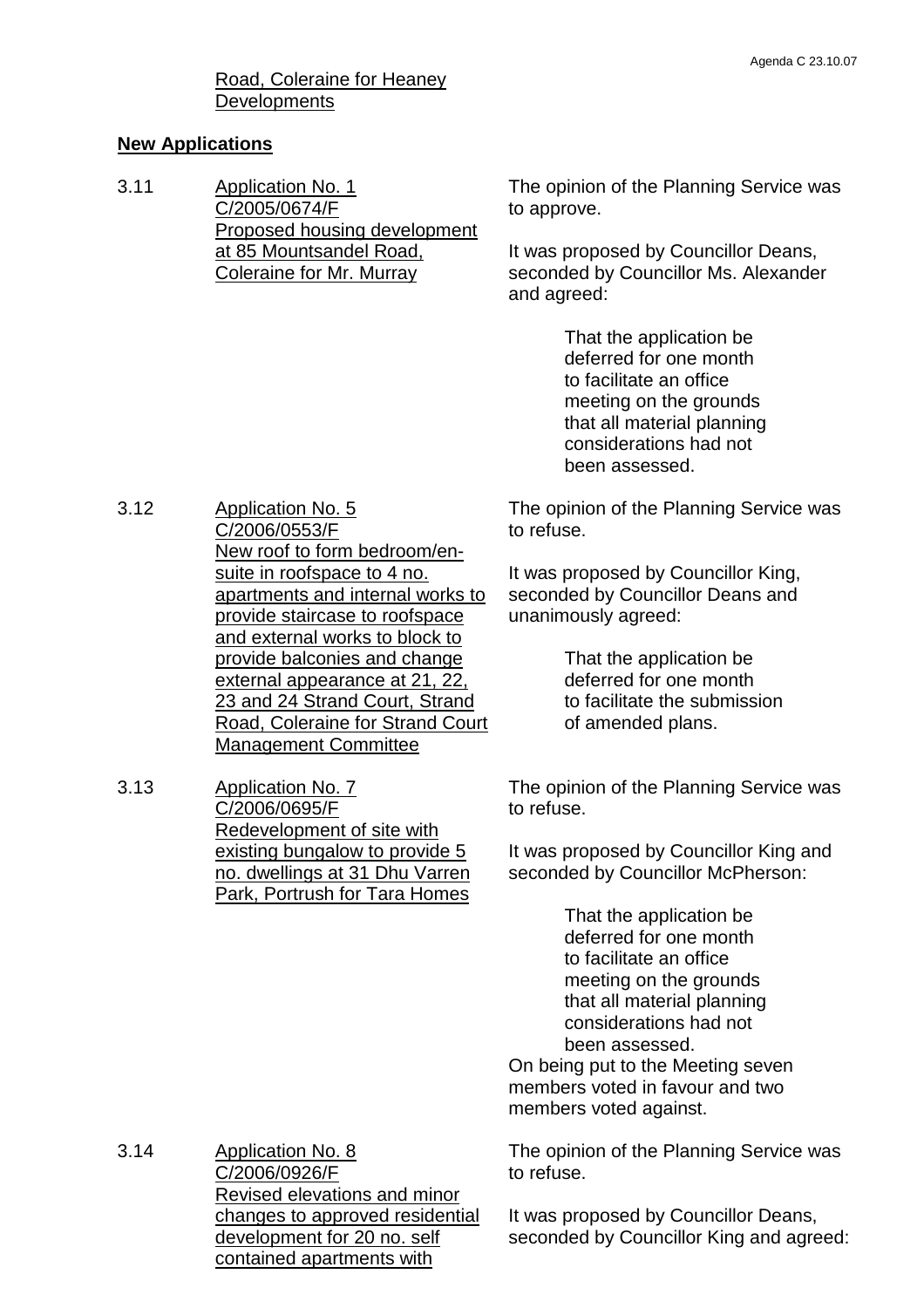bar/restaurant at ground floor level and associated car parking at 5 Mussenden Road, Downhill for Mr. Kennedy

Proposed 5 no. apartment units at 2 Harbour Place, Portstewart

3.15 Application No. 9

C/2006/0996/F

for N. Glasgow

That the application be deferred for one month to facilitate an office meeting on the grounds that all material planning considerations had not been assessed.

The opinion of the Planning Service was to refuse.

It was proposed by Councillor Gilkinson, seconded by Councillor Mrs. Fielding and agreed:

> That the application be deferred for one month to facilitate an office meeting on the grounds that all material planning considerations had not been assessed.

3.16 Application No. 11 C/2006/1055/F Proposed 15 no. dwellings and roadway for Private Streets Determination at Wattstown Td., off Knockbracken Drive, Coleraine (north west of Nos. 6 and 8 Wattstown Crescent) for Tara Homes Ltd.

3.17 Application No. 13

C/2007/0007/F

Mr. and Mrs. R. Yates

Replacement dwelling at 6 Upper Heathmount, Portstewart for

The opinion of the Planning Service was to refuse.

It was proposed by Councillor King, seconded by Councillor McPherson and agreed:

> That the application be deferred for one month to facilitate an office meeting on the grounds that all material planning considerations had not been assessed.

The opinion of the Planning Service was to refuse.

It was proposed by Councillor Ms. Alexander, seconded by Councillor Fitzpatrick and agreed:

That the application be deferred for one month to facilitate an office meeting on grounds relating to design.

3.18 Application No. 16 C/2007/0038/F Proposed construction of 16 no. dwelling units: 14 no. apartments and 2 no. semi-detached dwellings at 1, 3, 5 and 5a

The opinion of the Planning Service was to refuse.

It was proposed by Councillor Leonard, seconded by Councillor McLaughlin and agreed: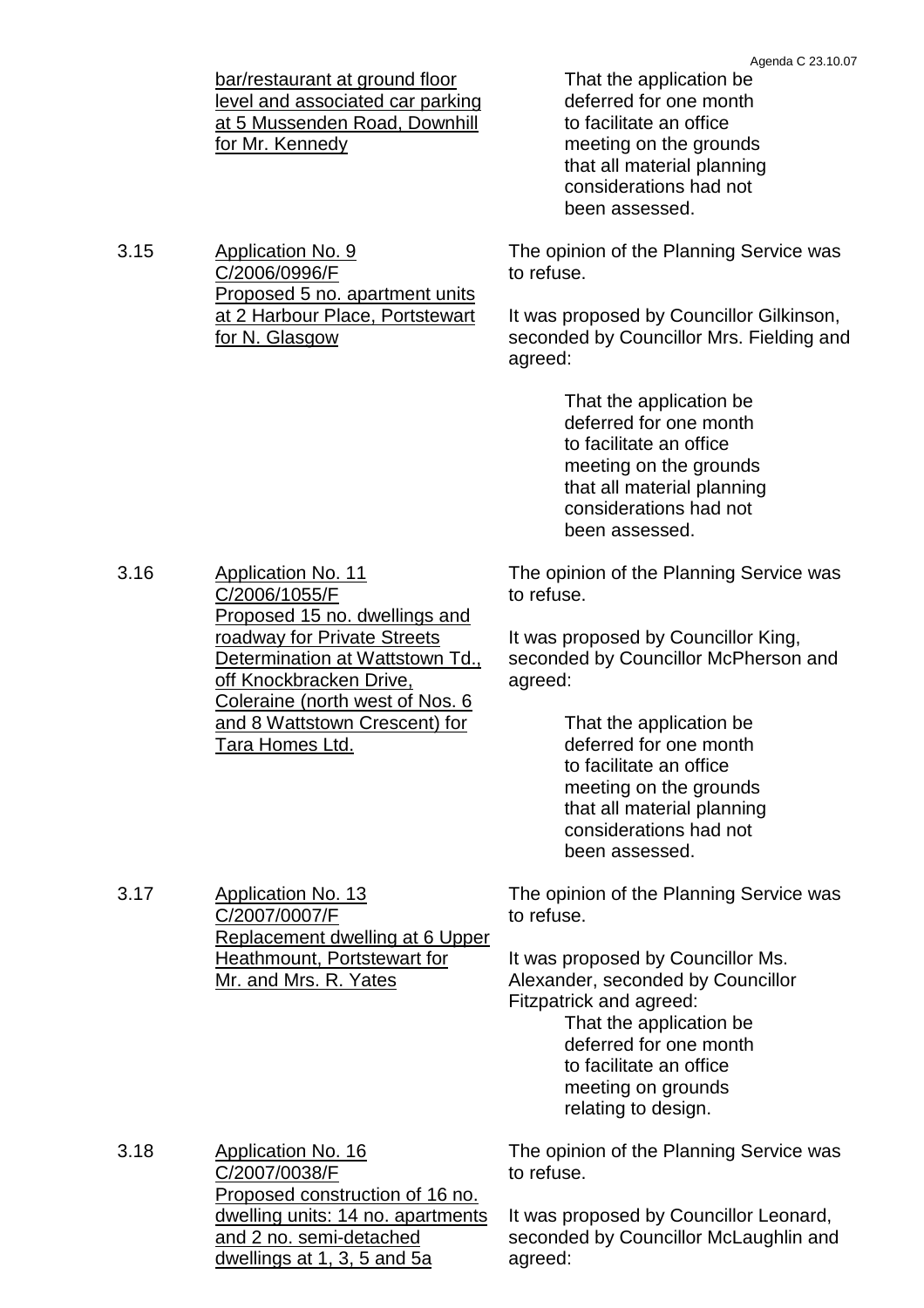#### Greenmount Park, Coleraine for P. & C. Mullan Construction That the application be deferred for one month to facilitate an office meeting on the grounds that all material planning considerations had not been assessed. It was further agreed that a representative from Roads Service be requested to attend. 3.19 Application No. 24 C/2007/0181/F Alteration of existing roof to create external roof terrace at 2 Lime Market Street, Coleraine for McNulty's Bar The opinion of the Planning Service was to approve. It was agreed that the application be approved. Councillor Deans referred to the size of the proposal. Mr. Duffy would contact Councillor Deans direct regarding this matter as the file was not available at the meeting. 3.20 Application No. 26 C/2007/0204/F Amendment to approved drawings ref: C/2006/0162/F to provide plant room, covered area, smoking area, solar panels and service and invalid access door at The York, 2 Station Road, Portstewart for Mr. H. Pollock The opinion of the Planning Service was to approve. It was agreed that the application be approved subject to appropriate conditions. 3.21 Application No. 38 C/2007/0342/RM One and a half storey dwelling and garage adjacent to No. 69 Blackrock Road, Kilrea for Mr. A. Bonnar The opinion of the Planning Service was to approve. Mr. Duffy reported that this application would be removed from the schedule as negotiations were still ongoing. 3.22 Application No. 43 C/2007/0385/F Erection of 5 no. apartments at The opinion of the Planning Service was to refuse.

Nos. 3 and 3a Harbour Place, Portstewart for Mr. Glasgow

It was proposed by Councillor Gilkinson, seconded by Councillor Fitzpatrick and agreed:

> That the application be deferred for one month to facilitate an office meeting on the grounds that all material planning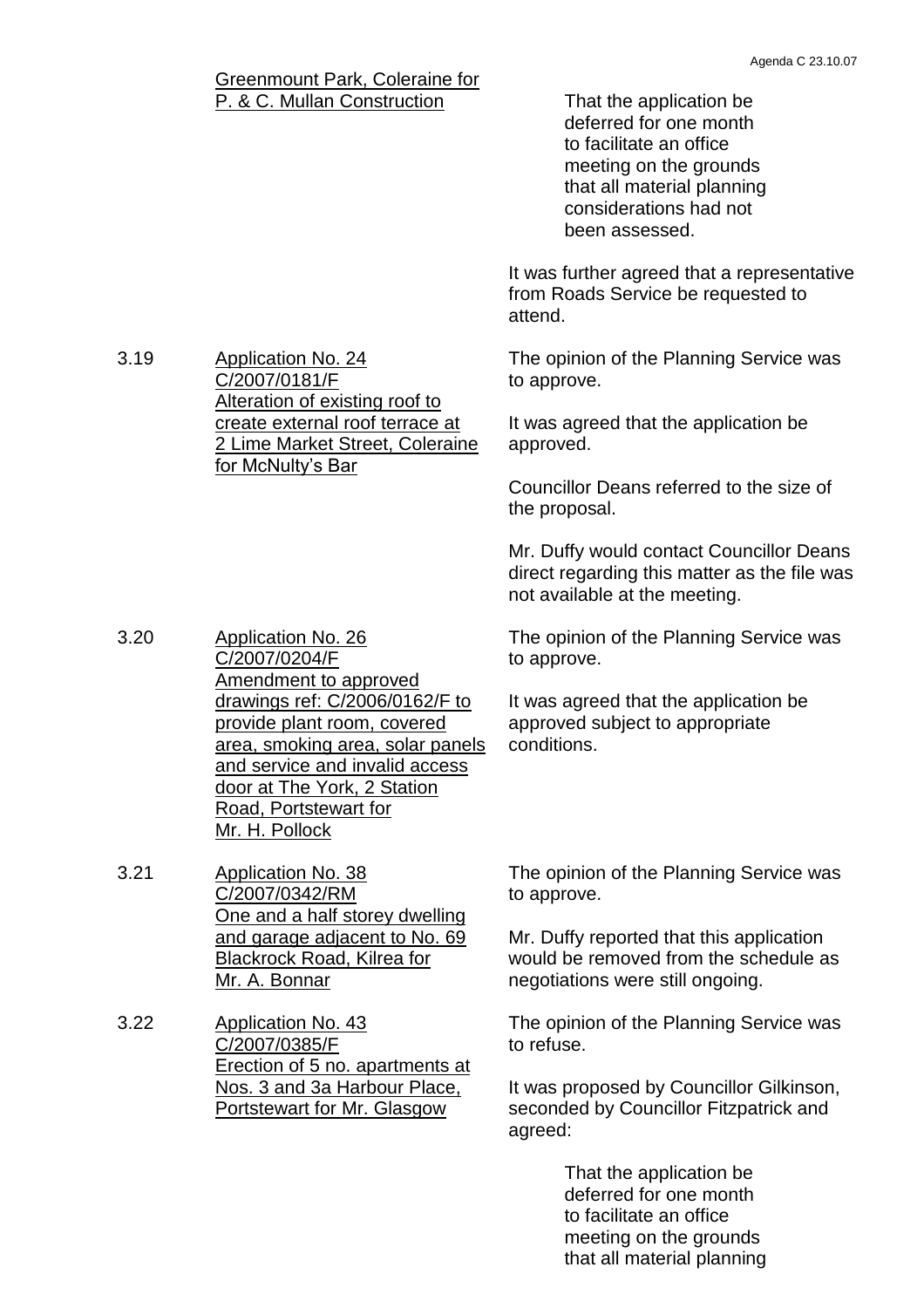considerations had not been assessed.

3.23 Application No. 48 C/2007/0457/F One bedroom apartment two storey building for residential use to rear of 44-46 Main Street, Portrush for Cromore Builders

The opinion of the Planning Service was to refuse.

It was proposed by Councillor King, seconded by Councillor Mrs. Church and agreed:

> That the application be deferred for one month to facilitate an office meeting on the grounds that all material planning considerations had not been assessed.

On being put to the Meeting the proposal was carried, five members voting in favour and three members voting against.

The opinion of the Planning Service was to refuse.

It was proposed by Councillor King and seconded by Councillor Mrs. Church:

> That the application be deferred for one month to facilitate an office meeting on the grounds that all material planning considerations had not been assessed.

On being put to the Meeting the proposal was carried, five members voting in favour and three members voting against.

The opinion of the Planning Service was to refuse.

It was proposed by Councillor Deans, seconded by Councillor Mrs. Fielding and agreed:

> That the application be deferred for one month to facilitate an office meeting on the grounds that all material planning considerations had not been assessed.

3.24 Application No. 53 C/2007/0498/F Proposed replacement two storey dwelling at 6 O'Hara Drive, Portstewart for Mr. Fletcher

3.25 Application No. 63 C/2007/0571/F Demolition of dwelling and erection of 3 no. apartments with associated parking at rear of 24- 24A Kerr Street, Portrush for Mr. S. Moore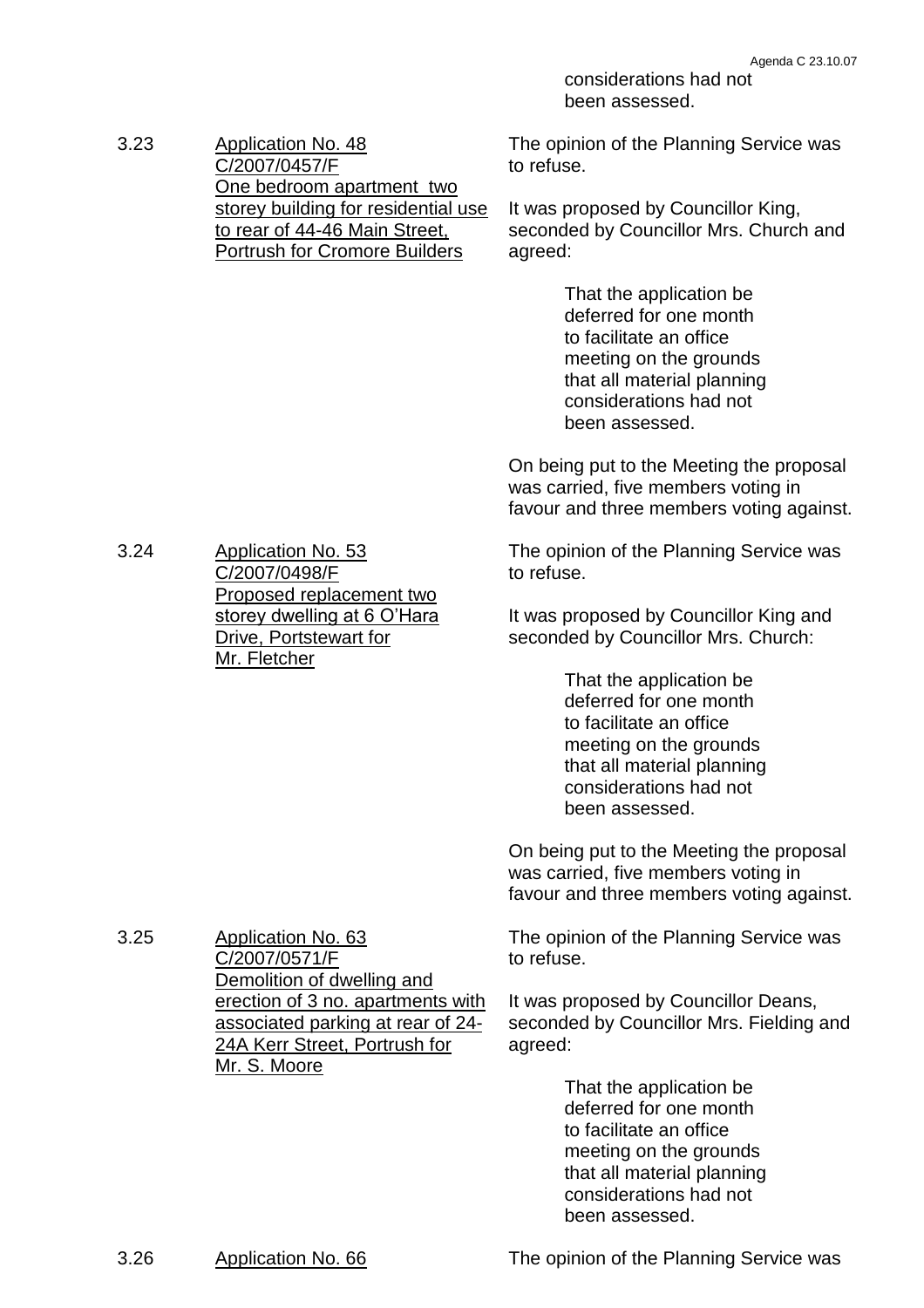|      | C/2007/0583/F                                                                                                                         | Aydriua U ZJ. 10.07<br>to refuse.                                                                                                                                                |
|------|---------------------------------------------------------------------------------------------------------------------------------------|----------------------------------------------------------------------------------------------------------------------------------------------------------------------------------|
|      | <b>Re-development of 96 Causeway</b><br>Street, Portrush to provide 5 no.<br>apartments for residential<br>purposes for Mr. G. Gordon | It was proposed by Councillor McLaughlin<br>and seconded by Councillor Fitzpatrick:                                                                                              |
|      |                                                                                                                                       | That the application be<br>deferred for one month<br>to facilitate an office<br>meeting on the grounds<br>that all material planning<br>considerations had not<br>been assessed. |
|      |                                                                                                                                       | On being put to the Meeting the proposal<br>was carried, six members voting in favour<br>and one member voting against.                                                          |
| 3.27 | <b>Application No. 72</b><br>C/2007/0640/F<br>Proposed totem pole                                                                     | The opinion of the Planning Service was<br>to refuse.                                                                                                                            |
|      | advertisement on north side of<br>Dunhill Road (opposite 255-257<br>Dunhill Road), Macosquin for<br>Shanton Ltd.                      | It was proposed by Councillor King,<br>seconded by Councillor McPherson and<br>agreed:                                                                                           |
|      |                                                                                                                                       | That the application be<br>deferred for one month<br>to facilitate an office                                                                                                     |

to facilitate an office meeting on the grounds that all material planning considerations had not been assessed.

The opinion of the Planning Service was to refuse.

It was proposed by Councillor McPherson, seconded by Councillor King and agreed:

That the application be deferred for one month to facilitate an office meeting on the grounds that all material planning considerations had not been assessed.

## **Late Application**

3.28 Application No. 78

C/2007/0671/F

Roof space conversion, dormer at rear and internal alterations,

Portballintrae for Mr. R. Gibson

infill at front porch at 16 Causeway View Terrace,

3.29 C/2007/0857/F Change of use from an existing domestic garage to a granny flat at 45 Dunderg Road, Macosquin for Mr. and Mrs. Simpson

The Department had prioritised this application due to exceptional personal circumstances and requested that Council accept the Department's recommendation as a late item to the schedule.

The opinion of the Planning Service was to approve.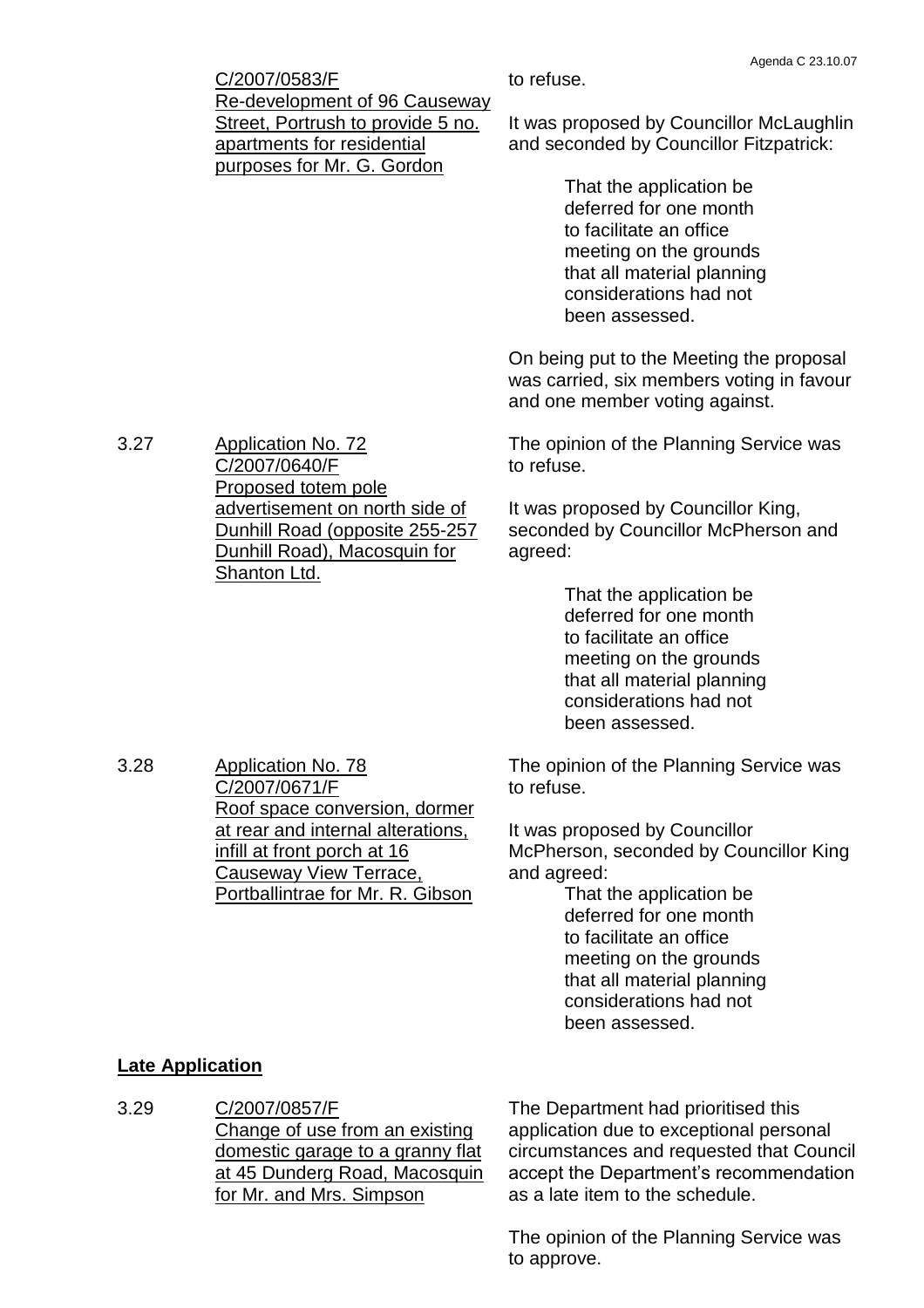It was agreed that the application be approved.

## **4.0 GENERAL PLANNING ISSUE - PORTBALLINTRAE COMMUNITY HALL - UPDATE**

Mr. Duffy reported that the Environment and Heritage Service had concerns regarding the current application and would meet with the agents. The previous application, submitted by Mr. S. Sweeney in June, 2007, had been taken to appeal.

There were a number of complex issues relating to the applications which would have to be addressed. Mr. Duffy intimated that the recommendation would be made within the next monthly cycle.

## **5.0 OFFICE MEETINGS**

It was noted that the office meetings would be held on Friday,  $30<sup>th</sup>$  November, 2007.

### **6.0 PLANNING ISSUES RAISED BY MEMBERS**

| 6.1 | Northern Area Plan | Councillor Leonard requested an update<br>on the Northern Area Plan and asked<br>that further announcements be<br>forwarded to members as soon as<br>possible. |                                                                                                                                                                                                                          |
|-----|--------------------|----------------------------------------------------------------------------------------------------------------------------------------------------------------|--------------------------------------------------------------------------------------------------------------------------------------------------------------------------------------------------------------------------|
|     |                    | day.                                                                                                                                                           | Mr. Duffy advised members that the<br>Northern Area Plan had been<br>programmed for a Court Hearing that                                                                                                                 |
| 6.2 | Enforcement        |                                                                                                                                                                | Councillor Ms. Alexander expressed<br>dissatisfaction at the Department's<br>failure to pursue a number of<br>enforcement cases and its standard<br>response to her queries in respect of<br>ongoing enforcement issues. |
|     |                    | cases:                                                                                                                                                         | She requested updates on the following                                                                                                                                                                                   |
|     |                    | (a)                                                                                                                                                            | C/2007/0193<br>38 Kerr Street, Portrush<br>Listed building – windows;                                                                                                                                                    |
|     |                    | (b)                                                                                                                                                            | C/2007/0077<br>Rear of 7 Hopefield Avenue,<br>Portrush<br>Access;                                                                                                                                                        |
|     |                    | (c)                                                                                                                                                            | C/2007/0145<br>83 and 85 Prospect Road,                                                                                                                                                                                  |

**Portstewart**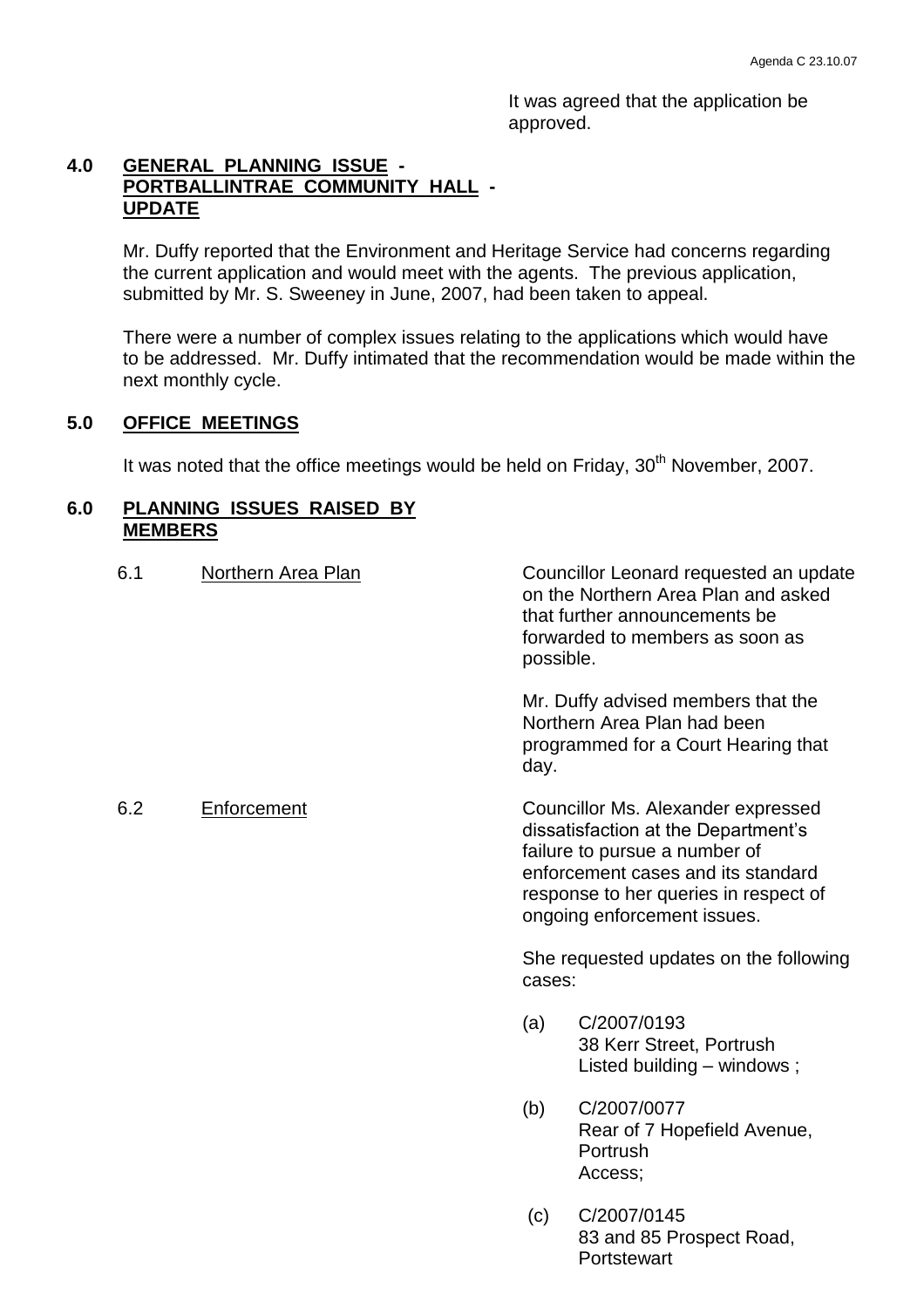Ridge heights;

- (d) C/2005/0069 Adjacent to Cromore House, Cromore Road, **Portstewart** Update;
- (e) 5 Old Mill Grange, **Portstewart** Update;
- (f) 45 Coleraine Road Portrush Scale, height and density;
- (g) 12 Ballymacrea Road, Portrush Height of dwelling;
- (h) Fence at Kiddieland, Portrush Breaches of planning approval;
- (i) Drumslade, Coleraine House with no planning permission

In support of Councillor Ms. Alexander's comments it was proposed by Councillor Leonard, seconded by Councillor Ms. Alexander and agreed:

> That the Planning Working Group should discuss, with the Divisional Planning Manager, the enforcement policy/practice in the Coleraine Borough area.

Councillor Ms. Alexander and Alderman Mrs. Hickey requested general updates on these applications.

6.3 C/2005/0637/F 22 Seaview Drive, Portstewart

> C/2007/0041/F 36 Seafield Park, Portstewart

## **7.0 PPS14**

Reported that Asitis Consulting had organised a seminar entitled 'PPS14: Untangling the Mess' Northern Ireland Planning Policy to be held at the Stormont Hotel, Belfast on Wednesday,  $28^{th}$  November, 2007 from 9.30 a.m.  $-12.30$  p.m.

Members interested in attending were asked to contact the Administrative Officer.

## **8.0 APPLICATION NO. C/2000/0558/F**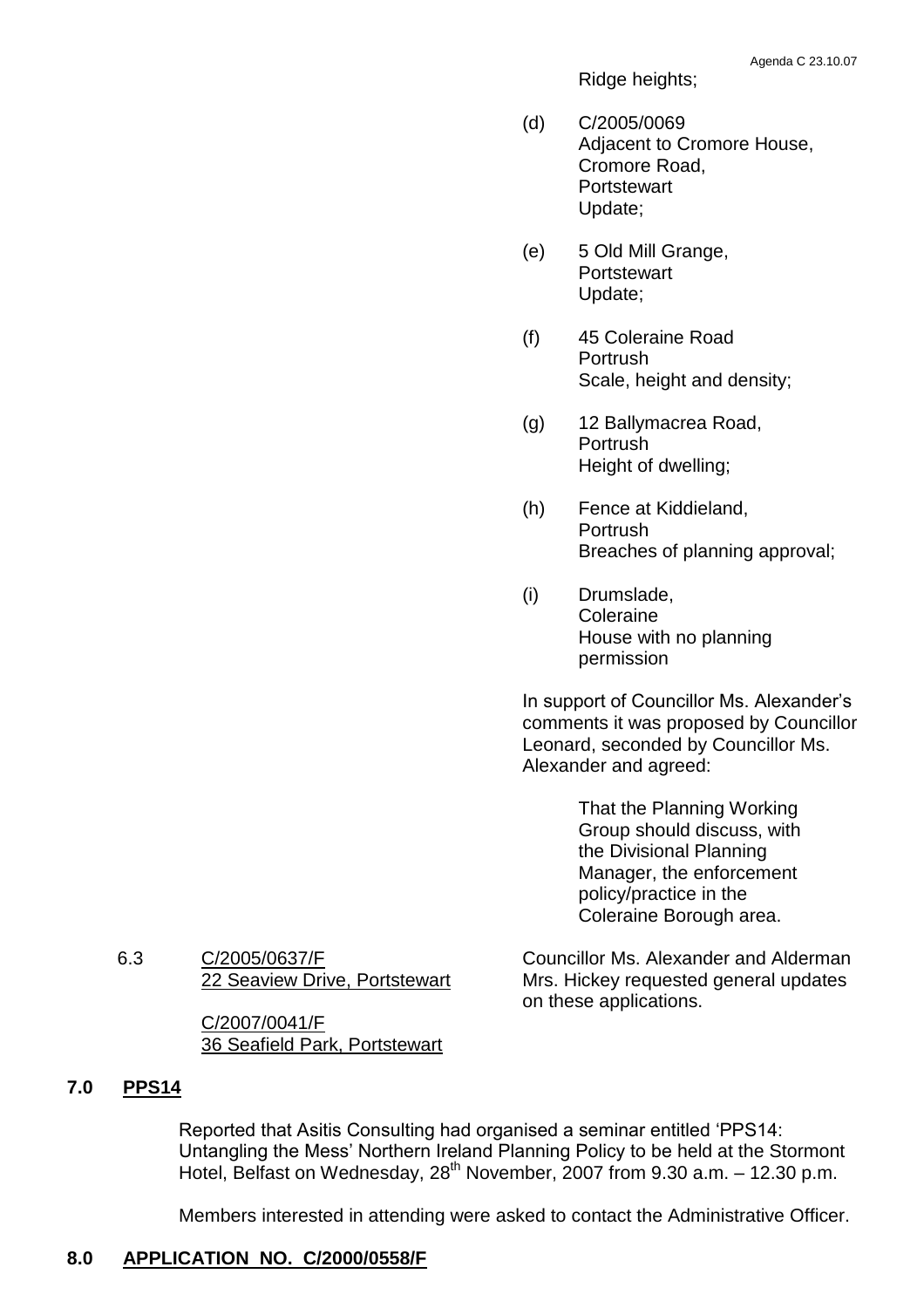## **CONVERSION AND EXTENSION OF EXISTING STRUCTURE TO HOLIDAY/ GUEST HOUSE AT 40 CORBALLY ROAD, PORTRUSH**

Read letter from the Planning Service regarding the above application.

The application was the subject of a legal agreement under Article 40 of The Planning (Northern Ireland) Order 1991 which restricts the dwelling to short term tourist letting only. The Article 40 agreement had now been completed and the decision to grant planning permission would now be issued.

## **9.0 APPLICATION NO. C/2005/1428/F APARTMENT DEVELOPMENT AT 29 MOUNTSANDEL ROAD, COLERAINE**

Read letter from the Planning Service regarding the above application.

The application was raised in correspondence with the Minister following the Planning Committee Meeting on  $24<sup>th</sup>$  July, 2007 resulting in the application being held until a response was received.

The Department was now in a position to issue the decision to grant planning approval.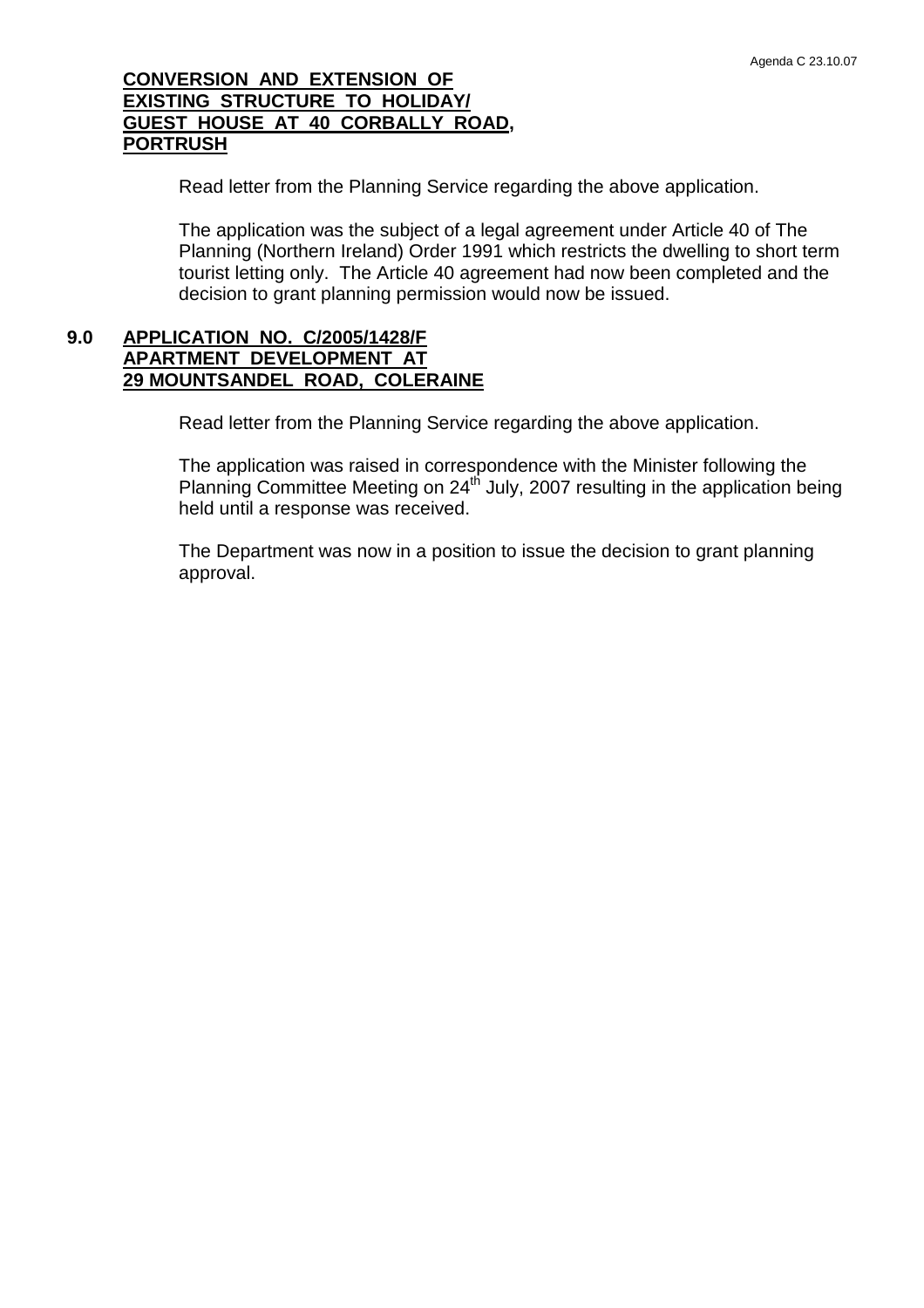#### **POLICY AND DEVELOPMENT COMMITTEE**

## **20th November, 2007.**

| <b>Present:</b>                                                                                                      | Councillor N. F. Hillis, in the Chair                                                                                                                                                         |                                                                                                                                                         |  |
|----------------------------------------------------------------------------------------------------------------------|-----------------------------------------------------------------------------------------------------------------------------------------------------------------------------------------------|---------------------------------------------------------------------------------------------------------------------------------------------------------|--|
|                                                                                                                      | The Mayor, Councillor J. M. Bradley<br>(Items $2.0 - 12.0$ )                                                                                                                                  |                                                                                                                                                         |  |
|                                                                                                                      | Aldermen                                                                                                                                                                                      |                                                                                                                                                         |  |
| E. T. Black (Mrs.)<br>D. McClarty<br>(Items $1.0 - 7.0$ )<br>(Items $1.0 - 6.0$ )<br>W. T. Creelman<br>W. J. McClure |                                                                                                                                                                                               |                                                                                                                                                         |  |
|                                                                                                                      | <b>Councillors</b>                                                                                                                                                                            |                                                                                                                                                         |  |
|                                                                                                                      | C. S. Alexander (Ms.)<br>(Items $1.0 - 8.0$ )<br>D. D. Barbour<br>O. M. Church (Mrs.)<br>J. J. Dallat<br>(Items $1.0 - 8.0$ )<br>T. J. Deans<br>(Items $1.0 - 6.0$ )<br>E. P. Fielding (Mrs.) | <b>B.</b> Fitzpatrick<br>(Items $1.0 - 8.0$ )<br>S. Gilkinson<br>W. A. King<br><b>B.</b> Leonard<br>G. L. McLaughlin<br>R. A. McPherson<br>A. McQuillan |  |
| Officers in<br><b>Attendance:</b>                                                                                    | Acting Town Clerk and Chief Executive, Director of Corporate<br>Services, Head of Development Services, Head of<br><b>Administrative Services and Administrative Assistant</b>                |                                                                                                                                                         |  |
| <u>Also in</u><br><b>Attendance:</b>                                                                                 | Mr. Eamon Mullan and Mr Anthony Quinn, Craigmore<br>Residents' Association (Item 2.0).                                                                                                        |                                                                                                                                                         |  |
| <b>Apologies:</b>                                                                                                    | Alderman Mrs. Hickey; Councillors Cole and Mrs. Johnston                                                                                                                                      |                                                                                                                                                         |  |

#### **1.0 SYMPATHY**

The Chairman extended sympathy to the Deputy Mayor on the death of her aunt and members asked to be associated with these remarks.

### **2.0 LANDFILL SITE AT CRAIGMORE ROAD**

The Chairman welcomed all representatives from Craigmore Residents' Association to the meeting. He then introduced Mr. Mullan and Mr. Quinn who were in attendance to advise Committee of residents' concerns regarding waste management operations in the Craigmore Road area.

Mr. Mullan outlined the background to the Craigmore Road site. Mr. Quinn then spoke on the impact on residents and highlighted the main issues of concern. He then requested Council's support to:

- Lobby DOE, EHS and the Minister
- Work with the community
- $\div$  Lend political weight to the campaign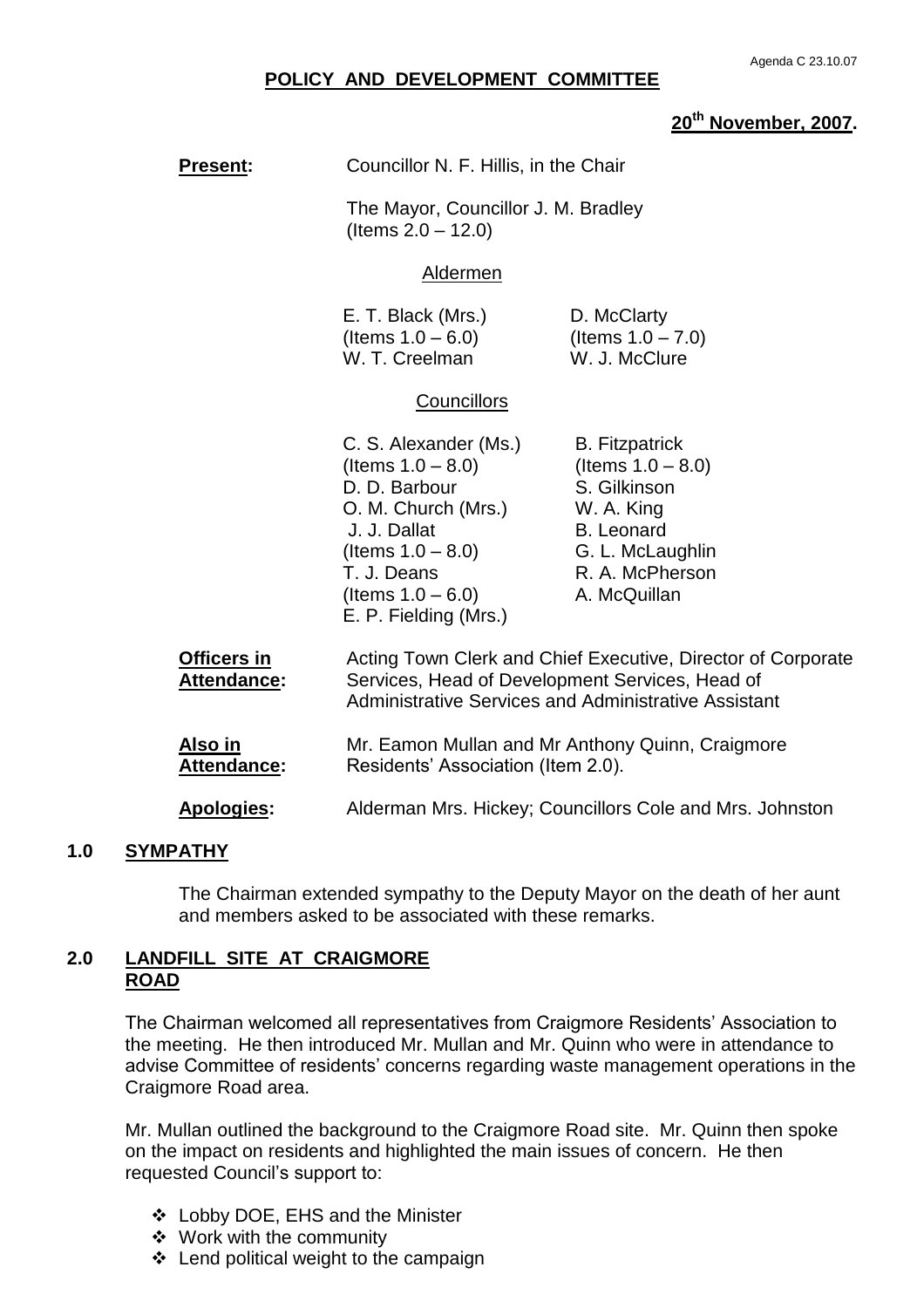- Encourage active citizenship
- ❖ Legal assistance

It was proposed by Councillor Leonard and seconded by Councillor Ms. Alexander:

- (i) That a letter be sent to the Minister reflecting Council's serious concerns.
- (ii) That the Chief Officer of the EHS be invited to an open meeting of Council to discuss the many issues around the Craigmore/Ringsend area.

During the ensuing discussion, it was further proposed by Councillor Dallat and seconded by Councillor McLaughlin:

That Council:

- $(i)$  Adopt a policy declaring the area in question a 'waste free' zone.
- (ii) Inform the North West Regional Waste Management Group (NWRWMG) of Council's views on using the area for landfill.
- (iii) Ask for the investigation into the contents of the Mayboy site to be pursued.
- (iv) Oppose all planning applications brought before Council in relation to the area in question.

The Acting Town Clerk and Chief Executive reminded members that the NWRWMG was committed to finding a solution to the waste management situation in the North West area and that negotiation had already begun on the Cam site as the preferred site. In response to members' requests, he gave an update on the current status of the sites in question ie Cam, Letterloan, Craigmore and Belraugh.

The Acting Town Clerk and Chief Executive then suggested that, in line with Alderman McClarty's suggestion, a representative of the EHS could be invited to a Special Meeting of Council to hear proposals for landfilling within the North West area and, in particular, the Coleraine area.

On the basis that a Special Meeting would be held, to which representatives of Craigmore Residents' Association would be invited, Councillor Dallat referred his proposal for consideration at that meeting.

Councillor Leonard's proposal was then agreed.

## **3.0 CORPORATE SERVICES REPORT**

The Report of the Director of Corporate Services was considered (previously supplied).

Matters arising:

3.1 Loan Sanctions Council is recommended to approve the raising of loan sanctions for the following items of capital expenditure:

£

| 1. Crescent Portstewart            | 780,000 |
|------------------------------------|---------|
| 2. Coleraine West Community Centre | 800,000 |
| 3. Portballintrae Community Centre | 650,000 |
|                                    |         |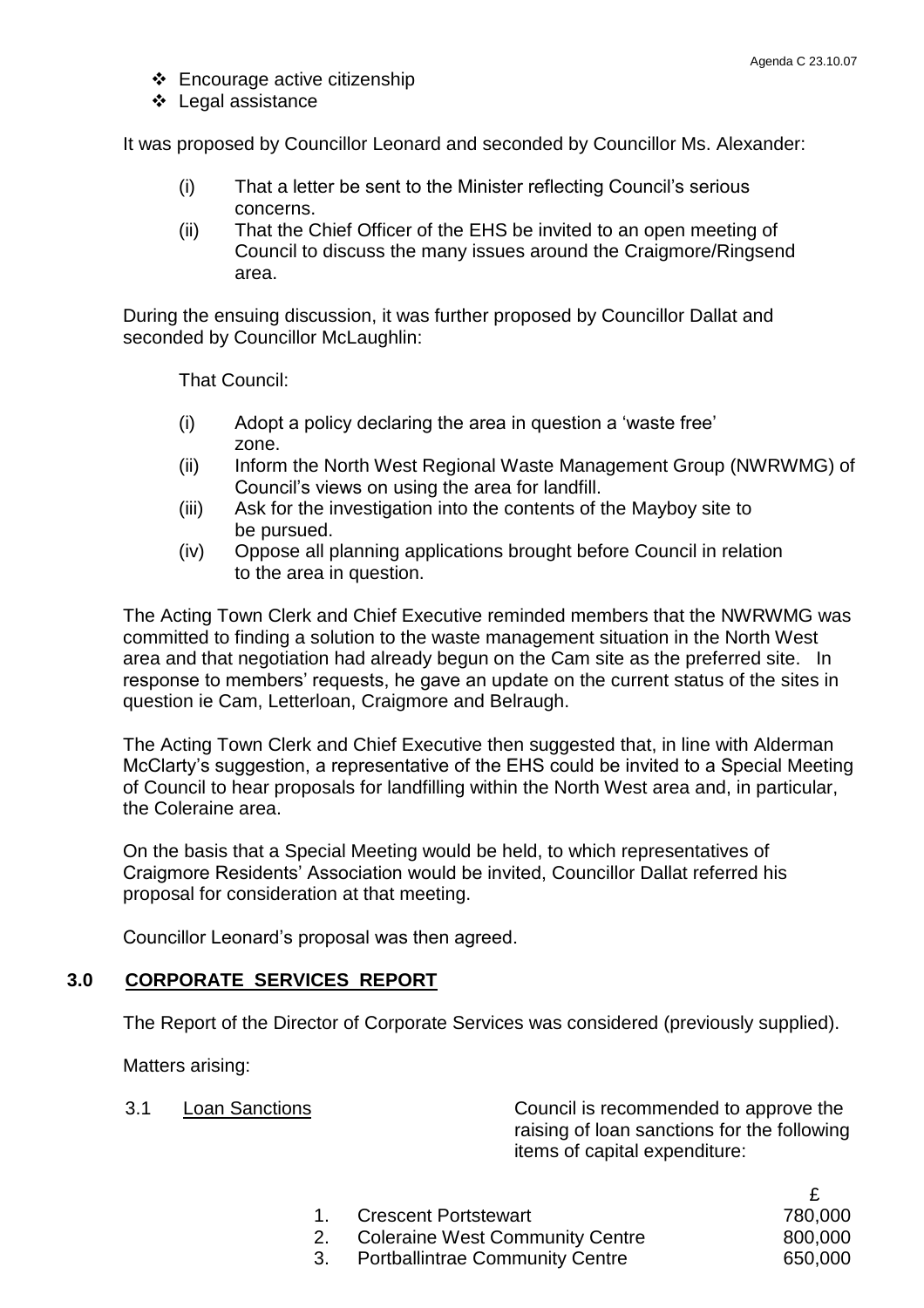| 4. |  | <b>Peter Thompson Hall Castlerock</b> |
|----|--|---------------------------------------|

5. Garvagh Sports Hall 1,100,000

### 3.2 Matters for Information

| 3.2.1 Rate Estimates for 2008/2009 | Members noted information on this topic, as<br>contained in the report. |
|------------------------------------|-------------------------------------------------------------------------|
|                                    |                                                                         |

Concern was expressed that many houses occupied by students were operated as businesses and it was proposed by Councillor Ms. Alexander, seconded by Councillor Fitzpatrick and recommended:

> That Council write to the Assembly requesting a reversal of the rate exemption for houses occupied by students in full-time education.

- 3.2.2 Recruitment of Town Clerk & It was agreed that this item be considered 'In Chief Executive Committee' at the end of the meeting.
- 3.2.3 Retirement –Personnel Members noted that Ms. Colette Ward had now Manager manufactured on health grounds. The vacancy would

Members extended their best wishes to Ms. Ward on her retirement.

be advertised in due course.

3.2.4 Annual Pay Award The national pay award for staff subject to the National Terms & Conditions has been agreed at 2.475% for the year commencing  $1<sup>st</sup>$  April, 2007.

Noted.

3.2.5 Accounts Members noted that accounts for October 2007 had been issued.

3.2.6 New Appointments The following appointments had been made in accordance with the Local Government Staff Commission's Code of Procedures on Recruitment and Selection:

Environmental Health Department

Health and Wellbeing Officer: Miss D. Keys

Part-time Emergency Planning Co-ordination Officer: Mrs. Y. Crowe

Dog Warden/Enforcment Officer (Job Share): Mr. T. McHugh

Chief Executive's Department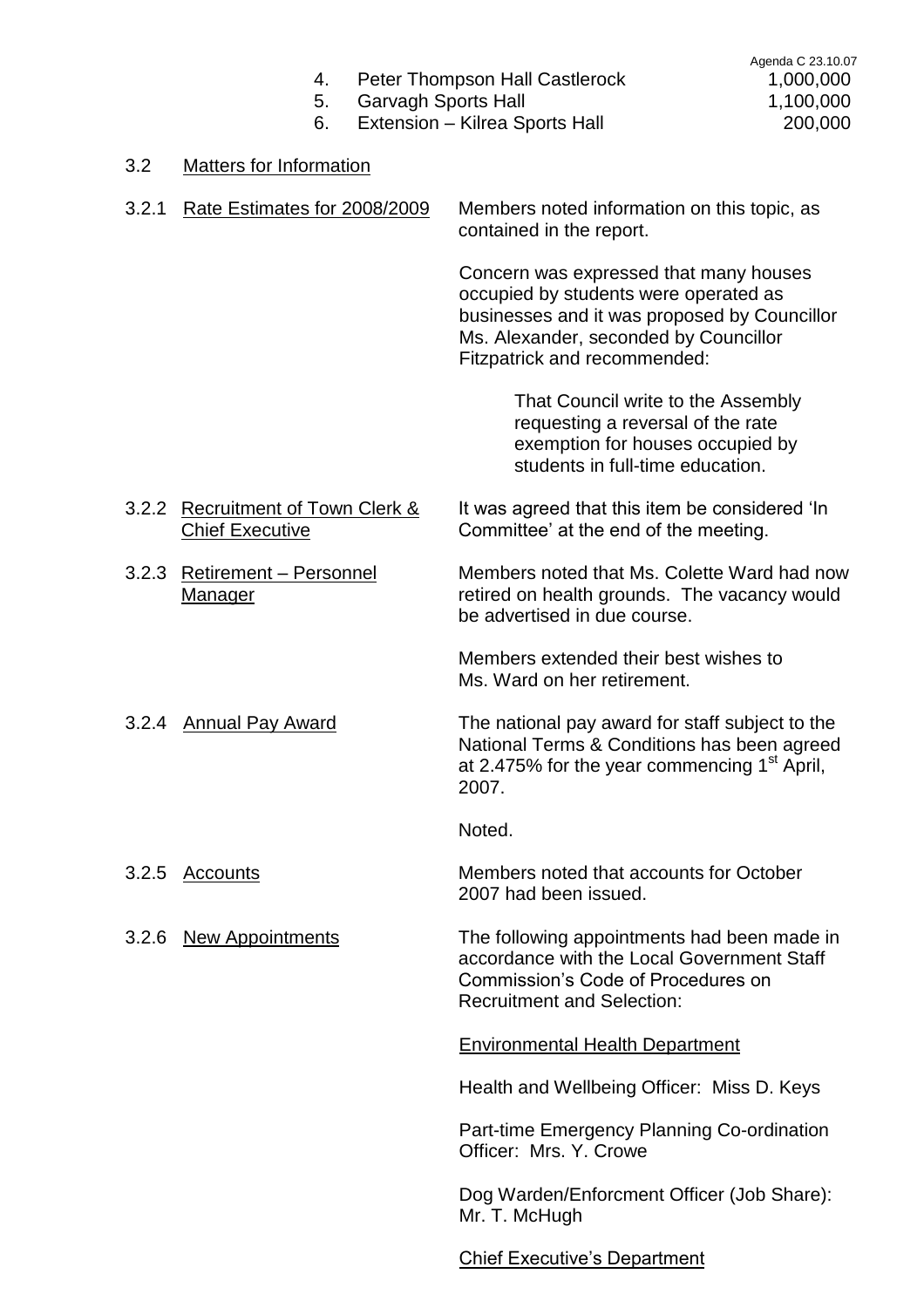Part-time Cleaner: Miss K. Kelly

## **4.0 DEVELOPMENT SERVICES REPORT**

The Report of the Head of Development Services was considered (previously supplied).

Matters arising:

| 4.1 | CCTV                         | Consideration was given to information on<br>CCTV, as contained in the report.                                                                                                                      |
|-----|------------------------------|-----------------------------------------------------------------------------------------------------------------------------------------------------------------------------------------------------|
|     |                              | It was noted that a report, which would include<br>revised costings for maintenance of the<br>cameras, would be brought back to Council<br>once the new cameras had been installed.                 |
|     |                              | Members expressed concern at the delay in<br>siting the Kilrea and Garvagh cameras.                                                                                                                 |
|     |                              | The Head of Development Services noted<br>members' concerns that funding for the<br>maintenance of cameras not be provided solely<br>by Council. It was then recommended:                           |
|     |                              | That, as an interim provision, Council<br>contribute £73,160.00 to Safer Coleraine<br>commencing December 2007, until a<br>further report can be brought back to<br>Council.                        |
|     |                              | Councillor Leonard expressed his objection to<br>the contribution.                                                                                                                                  |
|     |                              | In response to a member's request, Ms. Mann<br>agreed to consult with the PSNI on the siting of<br>cameras in Coleraine.                                                                            |
| 4.2 | <b>Coleraine Youth Forum</b> | Consideration was given to information on<br>Coleraine Youth Forum, as contained in the<br>report.                                                                                                  |
|     |                              | Members expressed their appreciation of the<br>work being carried out by Coleraine Youth<br>Forum and it was proposed by Councillor<br>McQuillan, seconded by Councillor Dallat and<br>recommended: |
|     |                              | That Council approve the<br>recommendation of the Community<br>Development Sub Group<br>to renew its Service Level Agreement for<br>one year (2008-2009) for the sum of<br>£27,500.                 |

4.3 North East Partnership Members noted information on the North East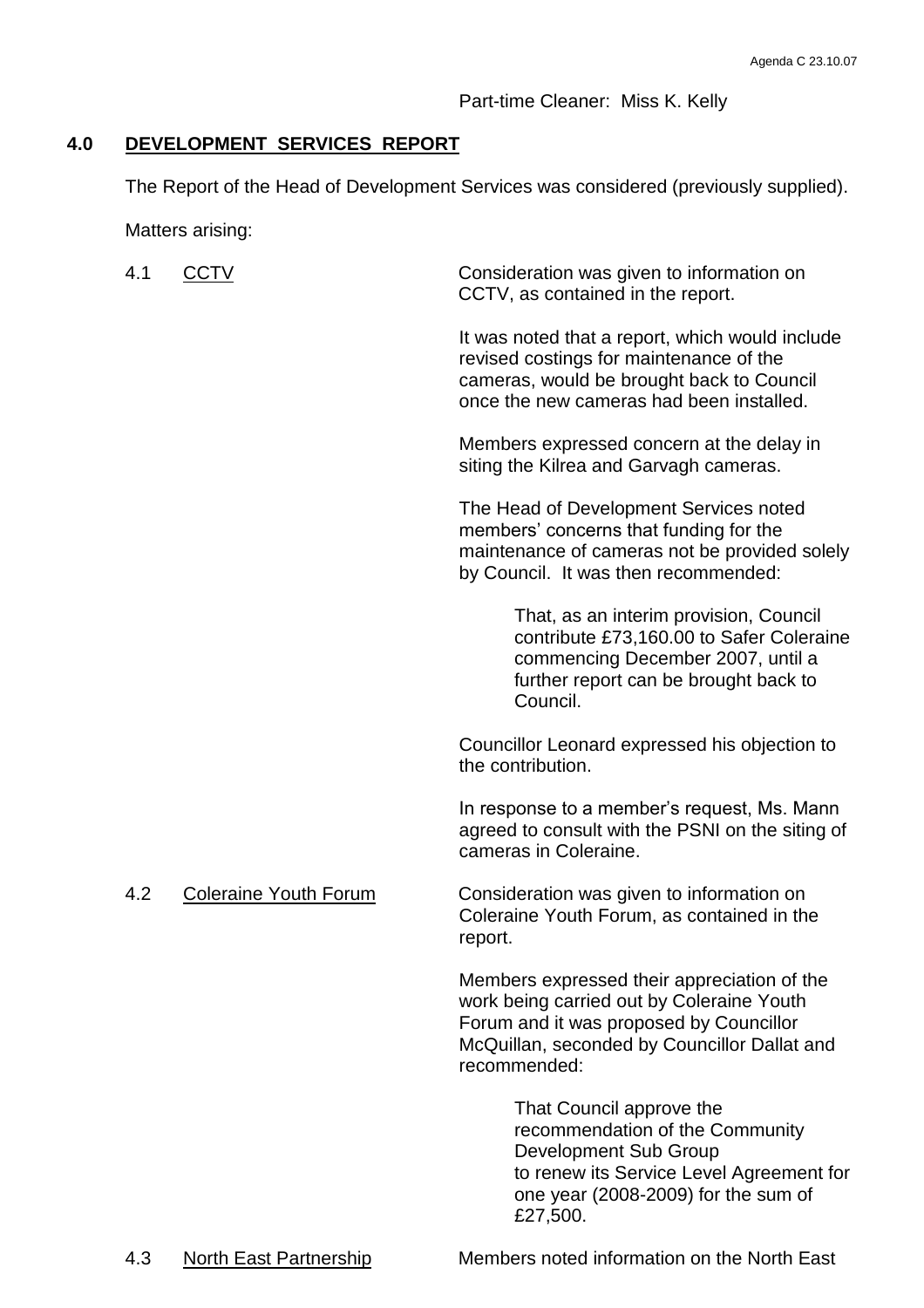Agenda C 23.10.07

Partnership's (NEP's) success at drawing down Interreg funding for projects in the north east area and the recently prepared and submitted bid for projects under Interreg IV funding.

Recommended:

That Council approve payment of £6,375 to the NEP for the current financial year and that Council further approve a payment of £5,000 for match funding of NEP's administration and governance costs for the 08-09 financial year.

In response to a request by Councillor Ms. Alexander, Ms. Mann agreed to provide information on projects within the Coleraine area, which had been included in the bid for funding, at a future meeting.

4.4 Association of Inner Wheel Council is recommended to host a welcome Clubs GB and Ireland reception for this rally and a visit to the Mayor's Parlour for the executive members and VIP guests.

## **5.0 COLERAINE DISTRICT POLICING PARTNERSHIP - APPOINTMENT OF CHAIRMAN**

Following consideration of the report from the Acting Town Clerk and Chief Executive, Council is recommended to approve the appointment of Councillor Dallat as Chairman of Coleraine District Policing Partnership for 2007/08.

## **6.0 NOTICE OF MOTION**

The undernoted Notice of Motion was proposed by Councillor Dallat and seconded by Alderman McClarty:

"That this Council deplores the decision of Seagate to close its manufacturing plant at Limavady, leading to the loss of hundreds of jobs locally and calls for the establishment of an economic task force to address the serious employment deficiencies in East Derry which will now arise both in the public and private sector."

Councillor Dallat spoke to the Motion and requested Council's support.

During the ensuing discussion, a number of Councillors suggested changes to the wording of the proposal. It was finally proposed, as an amendment, by Councillor Fitzpatrick and seconded by Councillor Barbour:

That the Motion be revised to read:

"That this Council deplores the loss of hundreds of jobs locally and calls for the establishment of an economic task force to address the serious employment deficiencies in East Derry/Londonderry which will now arise in the public, private and voluntary sectors."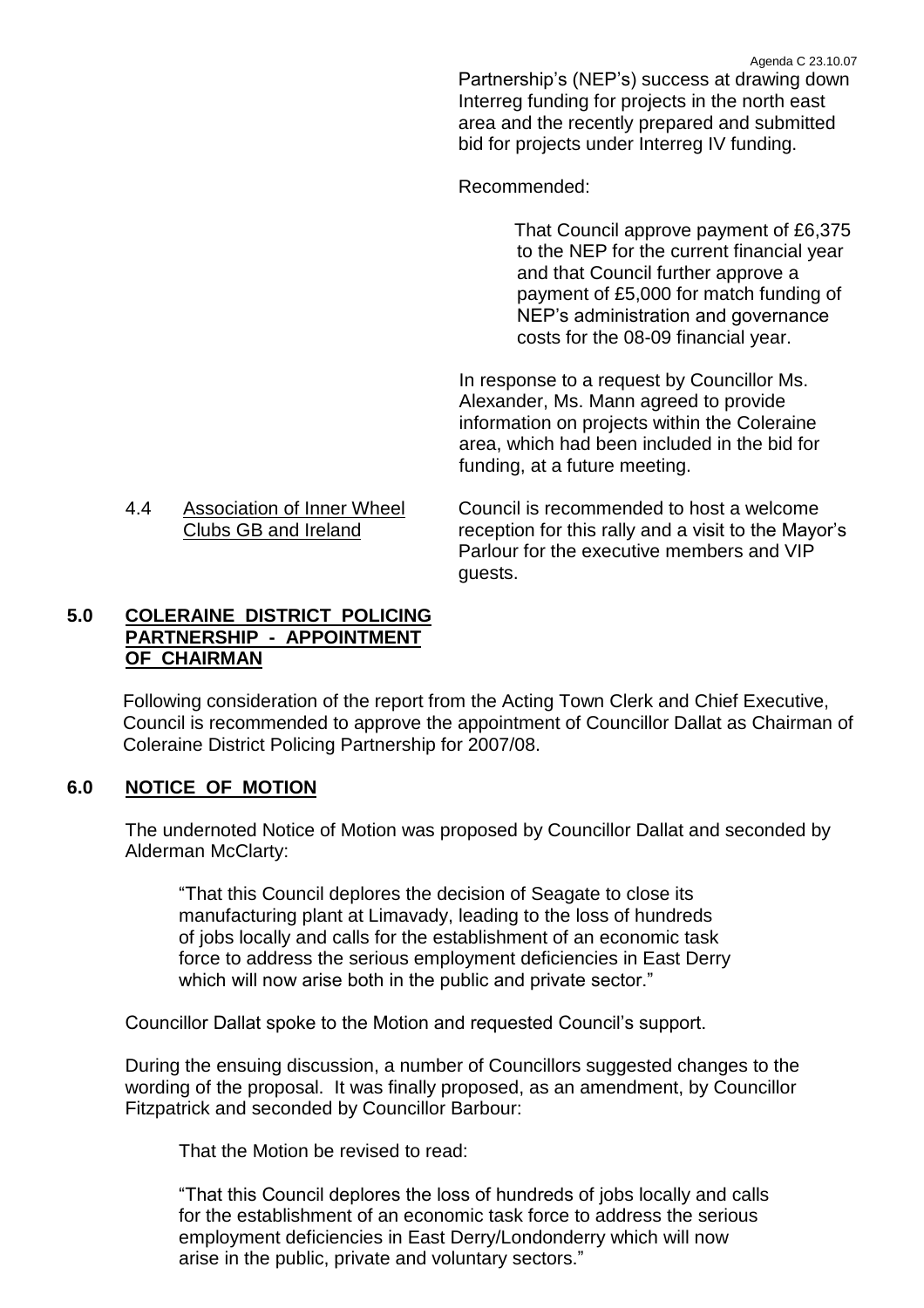Councillor Dallat and Alderman McClarty accepted the revised proposal.

The proposal was then carried with fifteen votes for and none against.

## **7.0 LAND AND PROPERTY**

It was proposed by Councillor Dallat, seconded by Councillor Barbour and agreed:

That this item be deferred to the Council Meeting on 27<sup>th</sup> November, 2007.

### **8.0 CONSULTATION LIST**

The following consultation paper had been received and was available for members who wished to consider making a response:

1. Northern Ireland Policing Board –Consultation on Northern Ireland Policing Board Corporate Plan 2008-2011

Comments due: 30<sup>th</sup> November, 2007

## **9.0 NILGA - LETTER DATED 14TH NOVEMBER, 2007 - PROGRAMME FOR GOVERNMENT, BUDGET AND INVESTMENT STRATEGY FOR NORTHERN IRELAND - DRAFT RESPONSE**

Council is recommended to write to NILGA in support of its draft response (previously supplied) to the Programme for Government, Budget and Investment Strategy for Northern Ireland.

### **10.0 PATHFINDING CONFERENCE - 1 st DECEMBER, 2007 - REGENCY HOTEL, DUBLIN**

Read letter inviting members to this conference to consider proposals to form 'An Island of Ireland Local Government Partnership' to address remembrance of the Great War.

Any members interested in attending were asked to contact the Administrative Officer.

## **11.0 DOCUMENTS TABLED**

(i) Northern Ireland Executive – 'Building a Better Future' –

Draft Investment Strategy 2008-2018; Draft Programme for Government 2008-2011; Draft Budget 2008-2011.

- (ii) Rural Development Council 'Advancing Rural Development' Strategic Framework 2007-2013.
- (iii) DFP 'News' Summer 2007 The Northern Ireland EU Structural Funds Newsletter.